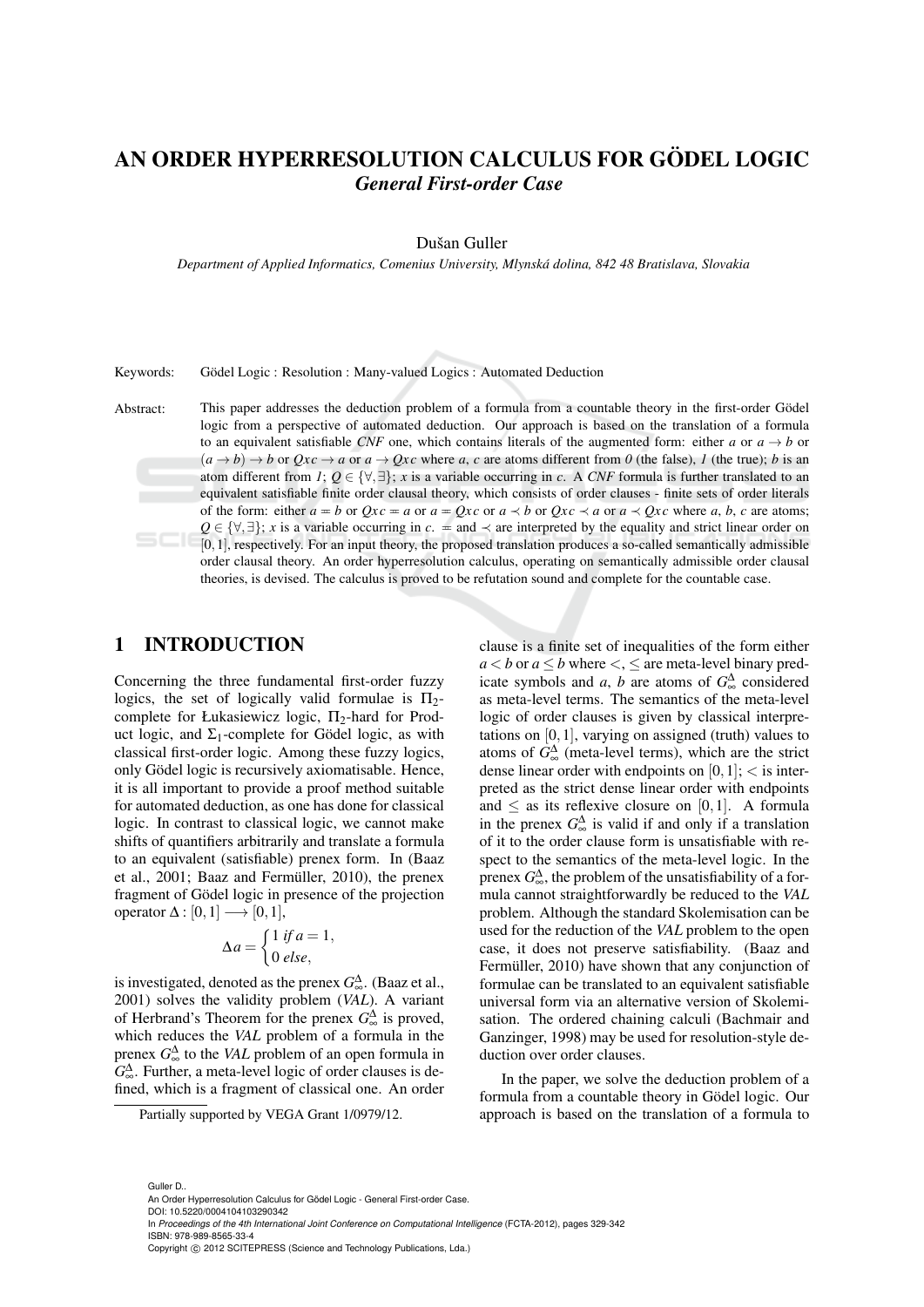an equivalent satisfiable *CNF* one, which contains literals of the augmented form: either *a* or  $a \rightarrow b$  or  $(a \rightarrow b) \rightarrow b$  or  $Qxc \rightarrow a$  or  $a \rightarrow Qxc$  where a, c are atoms different from *0*, *1*; *b* is an atom different from *1*;  $Q \in \{ \forall, \exists \}$ ; *x* is a variable occurring in *c*; Lemma 3.1, Section 3. A *CNF* formula is further translated to an equivalent satisfiable finite order clausal theory, which consists of order clauses - finite sets of order literals of the form: either  $a = b$ or  $Qxc = a$  or  $a = Qxc$  or  $a \prec b$  or  $Qxc \prec a$  or  $a \prec Qxc$  where *a*, *b*, *c* are atoms;  $Q \in \{\forall, \exists\}$ ; *x* is a variable occurring in  $c$ ; Lemma 3.1, Section 3.  $\equiv$ and  $\prec$  are interpreted by the equality and strict linear order on [0,1], respectively. They are added to Gödel logic as new binary connectives. The translation is based on so-called interpolation rules given in Tables 2–4, Section 3. For an input theory, the translation produces a so-called semantically admissible order clausal theory, Section 4, Subsection 4.1. Corollary 4.1 states that for an input countable theory *T* and formula φ, there exists a countable semantically admissible order clausal theory  $S_T^{\phi}$  such that  $T \models \phi$  if and only if  $S_T^{\phi}$  is unsatisfiable. In case of a finite *T*,  $|S_T^{\phi}| \in O(|T|^2 + |\phi|^2)$  and the time as well as space complexity of the translation is in  $O((|T|^2 + |\phi|^2) \cdot \log(|T| + |\phi|)).$  An order hyperresolution calculus, operating on semantically admissible order clausal theories, uses order hyperresolution rules introduced in Tables 6 and 7, Section 4, Subsection 4.3. Most of the resolution rules of ordered chaining calculi (Bachmair and Ganzinger, 1998) (e.g. the factorised chaining rule) have non-empty residua in their consequences; i.e. they infer new (in)equalities. Many of them are only transitive consequences, unnecessary for refutational argument. We avoid this inefficiency using the hyperresolution principle; our rules do not infer new (in)equalities being transitive consequences, which confines search space considerably. The calculus is proved to be refutation sound and complete for the countable case, Theorem 4.4, Section 4, Subsection 4.3.

The paper is organised as follows. Section 2 concerns Gödel logic. Section 3 deals with the translation to order clausal form. Section 4 proposes the order hyperresolution calculus. Section 5 brings conclusions.

## 2 GÖDEL LOGIC

Throughout the paper, we shall use the common notions and notation of first-order logic. By *L* we denote a first-order language. *Var<sup>L</sup>* | *Func<sup>L</sup>* | *Pred<sup>L</sup>* |

*Term<sup>L</sup>* | *GTerm<sup>L</sup>* | *Atom<sup>L</sup>* | *GAtom<sup>L</sup>* denotes the set of all variables | function symbols | predicate symbols | terms | ground terms | atoms | ground atoms of *L*.  $ar_L : Func_L \cup Pred_L \longrightarrow \mathbb{N}$  denotes the mapping assigning an arity to every function and predicate symbol. We assume nullary predicate  $\text{symbols} \quad 0, I \in \text{Pred}_{\ell}$ ,  $\text{ar}_L(0) = \text{ar}_L(1) = 0; 0$ denotes the false and *1* the true in  $\mathcal{L}$ . By *Form*<sub>*L*</sub> we designate the set of all formulae of *L* built up from *Atom*<sub>*L*</sub> and *Var*<sub>*L*</sub> using the connectives:  $\neg$ , negation, ∧, conjunction, ∨, disjunction, →, implication, and the quantifiers:  $\forall$ , the universal quantifier,  $\exists$ , the existential one. In addition, we introduce new binary connectives  $=$ , equality, and  $\prec$ , strict order. By *OrdFormL* we designate the set of all so-called order formulae of *L* built up from *Atom<sup>L</sup>* and *Var<sup>L</sup>* using the connectives:  $\neg$ ,  $\wedge$ ,  $\vee$ ,  $\rightarrow$ ,  $\Leftarrow$ ,  $\prec$ , and the quantifiers:  $\forall$ ,  $\exists$ .<sup>1</sup> In the paper, we shall assume that *L* is a countable first-order language; hence, all the above mentioned sets of symbols and expressions are countable. Let  $\varepsilon$ ,  $\varepsilon$ <sub>*i*</sub>,  $1 \le i \le m$ ,  $v$ <sub>*i*</sub>,  $1 \le i \le n$ , be either an expression or a set of expressions or a set of sets of expressions, in general. By  $vars(\varepsilon_1,...,\varepsilon_m) \subseteq Var_{\mathcal{L}} \mid freevars(\varepsilon_1,...,\varepsilon_m) \subseteq Var_{\mathcal{L}}$ <br>  $Var_{\mathcal{L}} \mid boundedvars(\varepsilon_1,...,\varepsilon_m) \subseteq Var_{\mathcal{L}} \mid$  $\mathit{boundvars}(\varepsilon_1,\ldots,\varepsilon_m) \subseteq \mathit{Var}_L$  $preds(\varepsilon_1,...,\varepsilon_m) \subseteq Pred_{\mathcal{L}} \mid atoms(\varepsilon_1,...,\varepsilon_m) \subseteq$  $Atom<sub>L</sub>$  we denote the set of all variables | free variables | bound variables | predicate symbols | atoms of *L* occurring in  $\varepsilon_1, \ldots, \varepsilon_m$ .  $\varepsilon$  is closed iff *freevars*( $\varepsilon$ ) = 0. By  $\ell$  we denote the empty sequence. By  $|\varepsilon_1,...,\varepsilon_m| = m$  we denote the length of the sequence  $\varepsilon_1, \ldots, \varepsilon_m$ . We define the concatenation of the sequences  $\varepsilon_1, \ldots, \varepsilon_m$  and  $v_1, \ldots, v_n$  as  $(\varepsilon_1,\ldots,\varepsilon_m),(\nu_1,\ldots,\nu_n)=\varepsilon_1,\ldots,\varepsilon_m,\nu_1,\ldots,\nu_n.$ 

Let *X*, *Y*, *Z* be sets,  $Z \subseteq X$ ;  $f : X \longrightarrow Y$  be a mapping. By  $||X||$  we denote the set-theoretic cardinality of *X*. *X* being a finite subset of *Y* is denoted as *X* ⊆  $\mathcal{F}$  *Y*. We designate  $f$ [*Z*] = { $f(z)$ |*z* ∈ *Z*};  $f$ [*Z*] is the image of *Z* under *f*; and  $f|_Z = \{(z, f(z)) | z \in Z\}$ ; *f*  $|Z|$  is the restriction of *f* onto *Z*. Let  $\gamma \leq \omega$ . A sequence  $\delta$  of *X* is a bijection  $\delta : \gamma \longrightarrow X$ . *X* is countable if and only if there exists a sequence of *X*. Let *X* be a set of non-empty sets. A selector *S* over *X* is a map- $\text{ping } \mathcal{S}: X \longrightarrow \bigcup X \text{ such that for all } x \in X, \mathcal{S}(x) \in X.$ We denote  $Sel(X) = \{ S | S \text{ is a selector over } X \}.$  Let  $f, g : \mathbb{N} \longrightarrow \mathbb{R}^+_0$ . *f* is of the order of *g*, in symbols  $f \in O(g)$ , iff there exist  $n_0$  and  $c^* \in \mathbb{R}_0^+$  such that for all  $n \ge n_0$ ,  $f(n) \le c^* \cdot g(n)$ . Let  $t \in \text{Term}_L$ ,  $\phi \in \text{OrdForm}_L$ ,  $T \subseteq_{\mathcal{F}} \text{OrdForm}_L$ . The size of t  $\phi$ , in symbols  $|t| \in \mathbb{N} | |\phi| \in \mathbb{N}$ , is defined as the number of nodes of its standard tree representation. We define the size of *T* as  $|T| = \sum_{\phi \in T} |\phi| \in \mathbb{N}$ . By

<sup>&</sup>lt;sup>1</sup>We assume a decreasing connective and quantifier precedence:  $\forall, \exists, \neg, \wedge, \rightarrow, \equiv, \prec, \vee$ .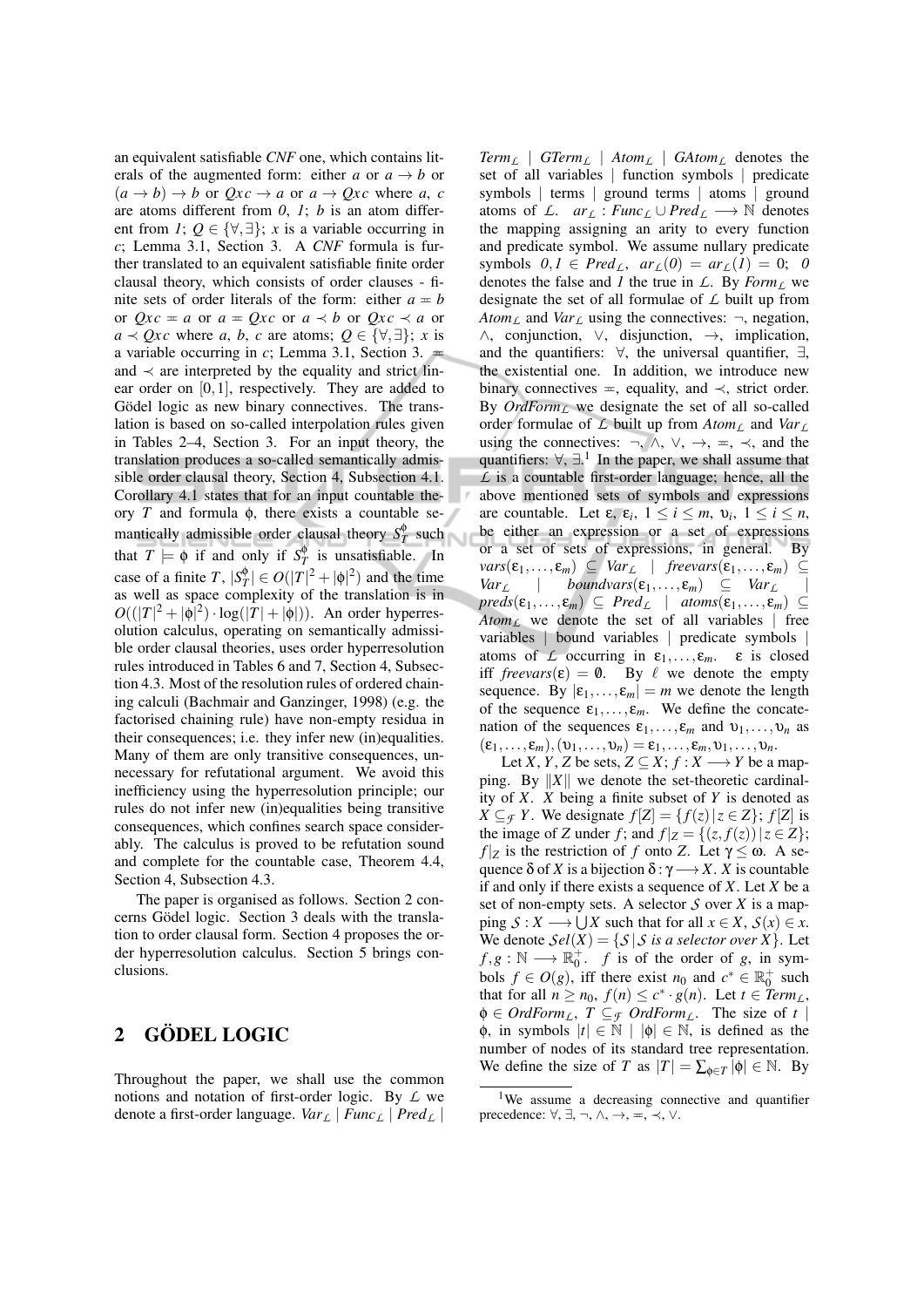*varseq*( $\phi$ ), *vars*(*varseq*( $\phi$ ))  $\subseteq$  *Var*<sub>*L*</sub>, we denote the sequence of all variables of *L* occurring in φ which is built up via the left-right preorder traversal of φ. For example,  $vareq(\exists w (\forall x p(x, x, z) \lor \exists y q(x, y, z)))$  =  $w, x, x, x, z, y, x, y, z$  and  $|w, x, x, x, z, y, x, y, z| = 9$ . A sequence of variables will often be denoted as  $\bar{x}$ ,  $\bar{y}$ ,  $\bar{z}$ , etc. Let  $Q \in \{\forall, \exists\}$  and  $\bar{x} = x_1, \ldots, x_n$  be a sequence of variables of *L*. By  $Q\bar{x}\phi$  we denote  $Qx_1 \dots Qx_n\phi$ .

Gödel logic is interpreted by the standard Galgebra augmented by binary operators  $\equiv$  and  $\prec$  for  $=$  and  $\prec$ , respectively.

$$
G = ([0,1], \leq, \vee, \wedge, \Rightarrow, \overline{\neg}, \equiv, \prec, 0, 1)
$$

where ∨ | ∧ denotes the supremum | infimum operator on [0,1];

$$
a \Rightarrow b = \begin{cases} 1 & \text{if } a \le b, \\ b & \text{else;} \end{cases}
$$

$$
\overline{a} = \begin{cases} 1 & \text{if } a = 0, \\ 0 & \text{else;} \end{cases}
$$

$$
a = b = \begin{cases} 1 & \text{if } a =_{[0,1]} b, \\ 0 & \text{else;} \end{cases}
$$

$$
a \prec b = \begin{cases} 1 & \text{if } a <_{[0,1]} b, \\ 0 & \text{else} \end{cases}
$$

where  $=$   $[0,1]$   $|<$   $[0,1]$  is the equality  $|$  strict order on [0,1]. We recall that *G* is a complete linearly ordered lattice algebra; the residuum operator  $\Rightarrow$  of  $\land$  satisfies the condition of residuation:

for all 
$$
a, b, c \in G
$$
,  $a \wedge b \le c \Longleftrightarrow a \le b \Rightarrow c$ ; (1)

Gödel negation $\overline{\phantom{a}}$  satisfies the condition:

for all 
$$
a \in G
$$
,  $\overline{a} = a \Rightarrow 0$ ; (2)

the following properties, which will be exploited later, hold:<sup>2</sup>

for all  $a, b, c \in G$ ,

$$
a \lor b \land c = (a \lor b) \land (a \lor c),
$$
  
(distributivity of  $\lor$  over  $\land$ ) (3)

$$
a \wedge (b \vee c) = a \wedge b \vee a \wedge c,
$$
  
(distributivity of  $\wedge$  over  $\vee$ ) (4)

$$
a \Rightarrow (b \lor c) = a \Rightarrow b \lor a \Rightarrow c,\tag{5}
$$

$$
a \Rightarrow b \land c = (a \Rightarrow b) \land (a \Rightarrow c), \tag{6}
$$

$$
(a \lor b) \Rightarrow c = (a \Rightarrow c) \land (b \Rightarrow c), \tag{7}
$$

$$
a \wedge b \Rightarrow c = a \Rightarrow c \vee b \Rightarrow c,\tag{8}
$$

$$
a \Rightarrow (b \Rightarrow c) = a \land b \Rightarrow c,\tag{9}
$$

$$
((a \Rightarrow b) \Rightarrow b) \Rightarrow b = a \Rightarrow b,\tag{10}
$$

$$
(a \Rightarrow b) \Rightarrow c = ((a \Rightarrow b) \Rightarrow b) \land (b \Rightarrow c) \lor c,\qquad(11)
$$

$$
(a \Rightarrow b) \Rightarrow 0 = ((a \Rightarrow 0) \Rightarrow 0) \land (b \Rightarrow 0). \tag{12}
$$

<sup>2</sup>We assume a decreasing operator precedence:  $\overline{\phantom{a}}$ ,  $\wedge$ , ⇒, P, ≺, ∨.

An interpretation *I* for *L* is a triple

$$
(U_I, \{f^I | f \in \mathit{Func}_L\}, \{p^I | p \in \mathit{Pred}_L\})
$$

defined as usual. A variable assignment in *I* is a mapping  $Var_L \longrightarrow U_I$ . We denote the set of all variable assignments in *I* as  $S_I$ . Let  $t \in Term_L$ ;  $\bar{v}$  be a sequence of variables of  $\mathcal{L}$ ;  $\phi \in \text{Ord}\text{Form}_\mathcal{L}$ ;  $e \in \mathcal{S}_I$ . In *I* with respect to *e*, we define the value  $||t||_e^I \in U$ of *t* by recursion on the structure of *t*, the value  $\|\bar{v}\|_e^I \in \mathcal{U}_I^{|\bar{v}|}$  $\left|\Psi\right|_I^{|\bar{V}|}$  of  $\bar{v}$ , the truth value  $\|\phi\|_e^I \in [0,1]$  of  $\phi$  by recursion on the structure of φ, as usual. A theory of *L* is a set of formulae of *L*. An order theory of *L* is a set of order formulae of *L*. Let  $\phi$ ,  $\phi' \in \text{OrdForm}_L$  and  $T, T' \subseteq \text{OrdForm}_L$ .  $\phi$  is equivalent to  $\phi'$ , in symbols  $\phi \equiv \phi'$ , iff, for every interpretation *I* for *L* and  $e \in S_I$ ,  $\|\phi\|_e^I = \|\phi'\|_e^I$ .  $\phi \mid T$  is equisatisfiable to  $\phi' \mid T'$  iff  $\phi \mid$ *T* is satisfiable if and only if  $\phi' | T'$  is satisfiable.

### 3 TRANSLATION TO ORDER CLAUSAL FORM ATION

At first, we introduce conjunctive normal form (*CNF*) in Gödel logic. In contrast to two-valued logic, we have to consider an augmented set of literals appearing in *CNF* formulae. Let  $l, \phi \in Form_L$ . *l* is a literal of L iff either  $l = a$  or  $l = a \rightarrow b$  or  $l = (a \rightarrow b) \rightarrow b$ or  $l = Ox + c \rightarrow a$  or  $l = a \rightarrow Ox + c$  where  $a, c \in Atom_{l}$  ${0,1}$ , *b* ∈ *Atom*<sub>*L*</sub> − {*1*}, *x* ∈ *vars*(*c*).  $\phi$  is a conjunctive | disjunctive normal form of *L*, in symbols *CNF* | *DNF*, iff either  $\phi = 0$  or  $\phi = 1$  or  $\phi = \bigwedge_{i \leq n} \bigvee_{j \leq m_i} l_j^i$  $\phi = \bigvee_{i \leq n} \bigwedge_{j \leq m_i} l_j^i$  where  $l_j^i$  is a literal of *L*. Let  $D = l_0 \overline{\vee} \cdots \overline{\vee} l_n \in Form_L$ ,  $l_i$  is a literal of *L*. We denote  $lits(D) = \{l_0, \ldots, l_n\} \subseteq Form_L$ . *D* is a factor iff, for all  $i < i' \le n$ ,  $l_i \ne l_{i'}$ . We now describe some generalisation of the translation in (Guller, 2010; Guller, 2012) to the first-order case. A similar approach exploiting the renaming subformulae technique can be found in (Plaisted and Greenbaum, 1986; de la Tour, 1992; Nonnengart et al., 1998; Sheridan, 2004). Let  $l \in \text{OrdForm}_L$ . *l* is an order literal of  $L$  iff either  $l = a \pm b$  or  $l = Qxc \pm a$  or  $l = a \pm Qxc$  or  $l = Qxc \pm a$  $Q'yd$  or  $l = a \prec b$  or  $l = Qxc \prec a$  or  $l = a \prec Qxc$  or *l* =  $Qxc$  ≺  $Q'yd$  where *a*,*b*,*c*,*d* ∈ *Atom<sub><i>L*</sub>, *x* ∈ *vars*(*c*),  $y \in vars(d)$ . An order clause of  $\angle$  is a finite set of order literals of  $\mathcal{L}$ ; since  $=_{[0,1]}$  is commutative, we identify the order literals  $\varepsilon_1 = \varepsilon_2$  and  $\varepsilon_2 = \varepsilon_1$  with respect to order clauses. An order clause  $\{l_1, \ldots, l_n\}$  is written in the form  $l_1 ∨ · · · ∨ l_n$ . The order clause  $\emptyset$  is called the empty order clause and denoted as  $\Box$ . An order clause {*l*} is called a unit order clause and denoted as *l*; if it does not cause the ambiguity with the denotation of the single order literal *l* in given context. We designate the set of all order clauses of  $\mathcal L$  as  $OrdCl_{\mathcal L}$ . Let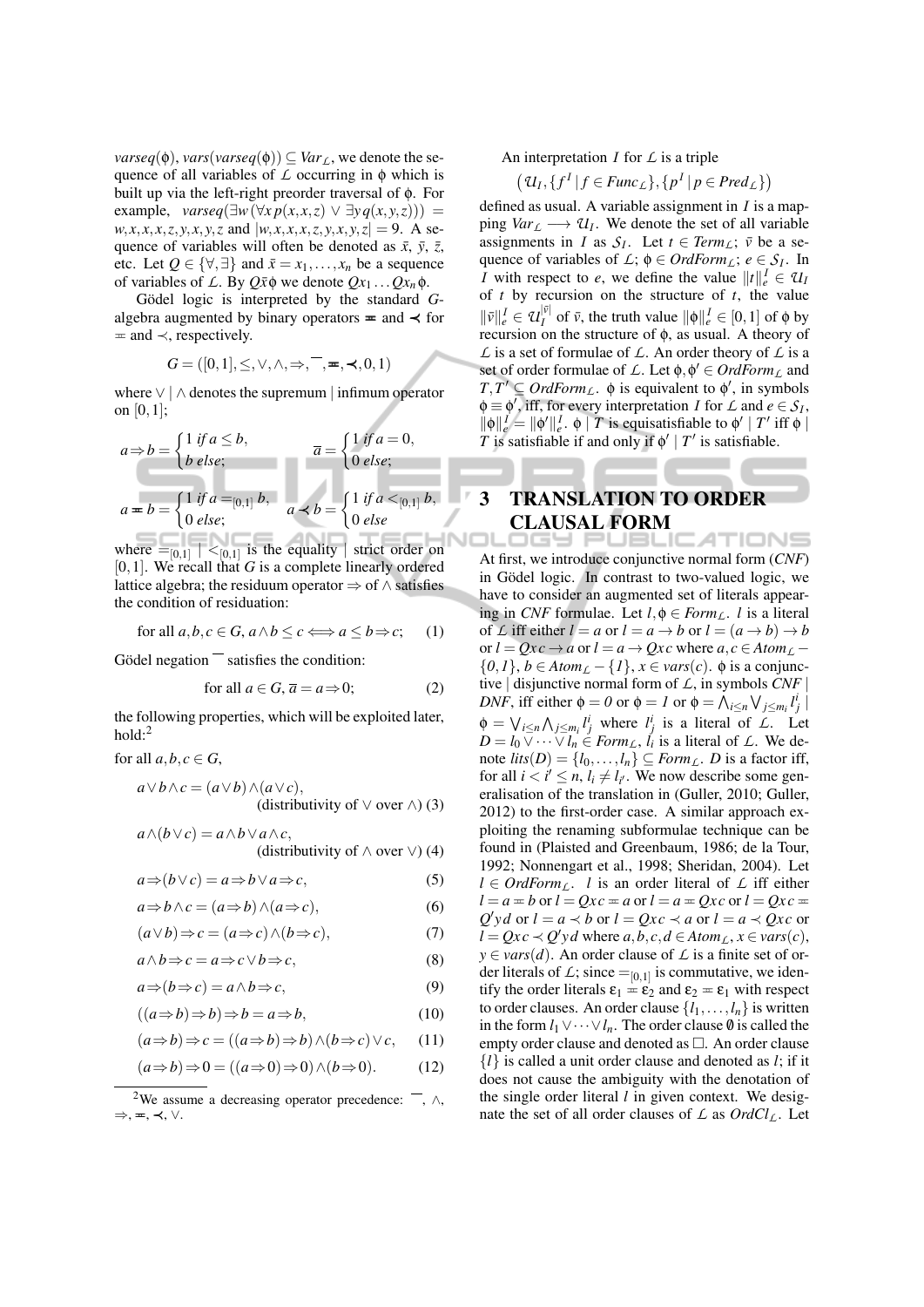$l, l_0, \ldots, l_n$  be order literals of *L* and  $C, C' \in OrdCl_L$ . We define the size of *C* as  $|C| = \sum_{l \in C} |l| \in \mathbb{N}$ . By *l*<sub>0</sub> ∨ ··· ∨ *l<sub>n</sub>* ∨ *C* we denote  $\{l_0\}$  ∪ ··· ∪  $\{l_n\}$  ∪ *C* where, for all  $i, i' \leq n$ ,  $i \neq i'$ ,  $l_i \notin C$  and  $l_i \neq l_{i'}$ . By  $C \vee C'$ we denote  $C \cup C'$ . *C* is a subclause of  $C'$ , in symbols  $C \sqsubseteq C'$ , iff  $C \subseteq C'$ . An order clausal theory of *L* is a set of order clauses of *L*. A unit order clausal theory is a set of unit order clauses. Let *I* be an interpretation for  $\mathcal{L}$  and  $e \in \mathcal{S}_I$ . *C* is true in *I* with respect to *e*, written as  $I \models_e C$ , iff there exists  $l^* \in C$  such that  $I \models_e l^*$ . *I* is a model of *C*, in symbols  $I \models C$ , iff, for all  $e \in S_I$ ,  $I \models_e C$ . Let  $S, S' \subseteq OrdCl_L$ . *I* is a model of *S*, in symbols  $I \models S$ , iff, for all  $C \in S$ ,  $I \models C$ . *C* is a logical consequence of *S*, in symbols  $S \models C$ , iff, for every model *I* of *S* for *L*,  $I \models C$ . *S*<sup>*i*</sup> is a logical consequence of *S*, in symbols  $S \models S'$ , iff, for every model *I* of *S* for *L*,  $I \models S'$ . *C* | *S* is satisfiable iff there exists a model of  $C \mid S$  for  $L$ . Let  $\phi, \phi' \in \text{Ord}\text{Form}_L$  and  $T, T' \subseteq \text{Ord}\text{Form}_L$ .  $\phi \mid T \mid C \mid$ *S* is equisatisfiable to  $\phi' \mid T' \mid C' \mid S'$  iff  $\phi \mid T \mid C \mid$ *S* is satisfiable if and only if  $\phi' | T' | C' | S'$  is satisfiable. Let *S* ⊆*<sup>F</sup> OrdClL*. We define the size of *S* as  $|S| = \sum_{C \in S} |C| \in \mathbb{N}$ . Let  $\mathbb{I} = \mathbb{N} \times \mathbb{N}$ ;  $\mathbb{I}$  is an infinite countable set of indices. Let  $\tilde{P} = \{\tilde{p}_i | i \in \mathbb{I}\}$  such that  $\tilde{P} \cap Pred_{\mathcal{L}} = \emptyset$ ;  $\tilde{P}$  is an infinite countable set of new predicate symbols. From a computational point of view, the worst case time and space complexity will be estimated using the logarithmic cost measurement. Let *A* be an algorithm.  $\#O \in \mathbb{N}$  denotes the number of all basic operations executed by *A*. The translation to order clausal form is based on the following lemma.

**Lemma 3.1.** *Let*  $\phi \in Form_L$ *;*  $T \subseteq Form_L$  *be countable;*  $F \subseteq \mathbb{I}$  *such that there exists n<sub>0</sub> and*  $F \cap$  $\{(i, j) | i \geq n_0\} = \emptyset; n_{\emptyset} \geq n_0.$ 

- (i) *There exist either*  $J_{\phi} = \emptyset$  *or*  $J_{\phi} = \{(n_{\phi}, j) | j \leq$  $n_{J_{\phi}}$ }*,*  $J_{\phi} \subseteq_{\mathcal{F}} \mathbb{I}$ *,*  $J_{\phi} \cap F = \emptyset$ *;* a CNF  $\psi \in$  $Form_{\mathcal{L}\cup \{\tilde{p}_j \mid j \in J_\phi\}}$ ;  $S_\phi \subseteq_{\mathcal{F}} OrdCl_{\mathcal{L}\cup \{\tilde{p}_j \mid j \in J_\phi\}}$  such *that*
	- (a)  $||J_{\phi}|| \leq 2 \cdot |\phi|$ ;
	- (b) *either*  $J_{\phi} = S_{\phi} = \emptyset$ , or  $J_{\phi} = \emptyset$ ,  $S_{\phi} = {\Box}$ , or  $J_{\Phi} \neq \emptyset$ ,  $\square \notin S_{\Phi} \neq \emptyset$ *;*
	- (c) *there exists an interpretation* A *for L and*  $\mathfrak{A} \models \phi \in \text{Form}_{\mathcal{L}}$  *if and only if there exists an interpretation*  $\mathfrak{A}'$  *for*  $L \cup \{\tilde{p}_j \mid j \in J_{\phi}\}\$  *and*  $\mathfrak{A}' \models \Psi \in \textit{Form}_{\textit{LU}\{\tilde{p}_j \, | \, j \in J_{\phi}\}}$ *, satisfying*  $\mathfrak{A} =$ A 0 |*L;*
	- (d) *there exists an interpretation* A *for L and*  $\mathfrak{A} \models \phi \in \text{Form}_{\mathcal{L}}$  *if and only if there exists*  $a$ *n* interpretation  $\mathfrak{A}'$  for  $L \cup \{\tilde{p}_j \mid j \in J_{\phi}\}$  and  $\mathfrak{A}' \models S_{\phi} \subseteq \mathit{Ordcl}_{\mathcal{L} \cup \{\tilde{p}_j \mid j \in J_{\phi}\}}$ *, satisfying*  $\mathfrak{A} =$ A 0 |*L;*
	- (e)  $|\psi| \in O(|\phi|^2)$ ; the number of all basic opera*tions of the translation of*  $\phi$  *to*  $\psi$  *is in O*( $|\phi|^2$ );

*the time and space complexity of the translation of*  $\phi$  *to*  $\psi$  *is in*  $O(|\phi|^2 \cdot \log |\phi|)$ *;* 

- (f)  $|S_{\phi}| \in O(|\phi|^2)$ ; the number of all basic op*erations of the translation of* φ *to S*<sup>φ</sup> *is in*  $O(|\phi|^2)$ ; the time and space complexity of the *translation of*  $\phi$  *to*  $S_{\phi}$  *is in*  $O(|\phi|^2 \cdot \log |\phi|)$ *;*
- (g) *if*  $\psi \neq 0$  and  $\psi \neq 1$ , then  $\psi = \bigwedge_{i \leq n_{\psi}} D_i$ ,  $D_i$  *is a factor;*  $J_{\phi} \neq \emptyset$ *; for all i*  $\leq n_{\psi}$ ,  $\emptyset \neq$  $\textit{preds}(D_i) \cap \tilde{P} \subseteq \{\tilde{p}_j \, | \, j \in J_\phi\}$ ; for all  $i < i' \leq$  $n_{\psi}$ *, lits* $(D_i) \neq$  *lits* $(D_{i'})$ *;*
- (h) *if*  $S_{\phi} \neq \emptyset$  *and*  $S_{\phi} \neq {\Box},$  *then*  $J_{\phi} \neq \emptyset$ *; for all*  $C \in S_{\phi}, \ \emptyset \neq \text{preds}(C) \cap \tilde{P} \subseteq {\{\tilde{p}_j \mid j \in J_{\phi}\}}.$
- (ii) *There exist*  $J_T \subseteq \mathbb{I}$ ,  $J_T \cap F = \emptyset$ , and  $S_T \subseteq$  $OrdCl_{\mathcal{L}\cup \{\tilde{p}_j\mid j\in J_T\}}$  *being countable such that* 
	- (a) *either*  $J_T = S_T = \emptyset$ *, or*  $J_T = \emptyset$ ,  $S_T = {\Box}$ *, or*  $J_T \neq \emptyset$ ,  $\square \notin S_T \neq \emptyset$ *;*
	- (b) *there exists an interpretation* A *for L and*  $\mathfrak{A} \models T \subseteq \text{Form}_L$  *if and only if there exists an interpretation*  $\mathfrak{A}'$  *for*  $\mathcal{L} \cup {\{\tilde{p}_j \mid j \in J_T\}}$  *and*  $\mathfrak{A}' \models S_T \subseteq OrdCl_{\mathcal{L} \cup \{\tilde{p}_\mathbf{j} \mid \mathbf{j} \in J_T\}}$ *, satisfying*  $\mathfrak{A} =$ A 0 |*L;*
	- (c) *if*  $T \subseteq \mathcal{F}$  *Form*<sub>L</sub>*,* then  $J_T \subseteq \mathcal{F}$   $\mathbb{I}$ *,*  $||J_T|| \leq 2 \cdot |T|$ *;*  $S_T \subseteq_{\mathcal{F}} \mathit{Ord} Cl_{\mathcal{L} \cup \{\tilde{p}_j \mid j \in J_T\}}$ ,  $|S_T| \in O(|T|^2)$ ; the *number of all basic operations of the translation of T to*  $S_T$  *is in*  $O(|T|^2)$ *; the time and space complexity of the translation of T to S<sup>T</sup> is in*  $O(|T|^2 \cdot \log(1+|T|));$
	- (d) *if*  $S_T \neq \emptyset$  *and*  $S_T \neq {\Box}$ *, then*  $J_T \neq \emptyset$ *; for all C* ∈ *S*<sup>*T*</sup>,  $\emptyset$  ≠ *preds*(*C*)∩ $\tilde{P}$  ⊆ { $\tilde{p}_i$  |  $j$  ∈ *J*<sup>T</sup>}.

*Proof.* Technical using interpolation. Let  $l \in C$  $S_{\phi} | S_T$ . Then either  $l = a = b$  or  $l = c = a$  or  $l =$  $a = c$  or  $l = a \prec b$  or  $l = c \prec a$  or  $l = a \prec c, a, b \in$  $atoms(S_0) | atoms(S_T), c \in qatoms(S_0) | qatoms(S_T).$ 

Let  $\theta \in \text{Form}_L$ . There exists  $\theta' \in \text{Form}_L$  such (13) that

- (a)  $\theta' \equiv \theta;$
- (b)  $|\theta'| \le 2 \cdot |\theta|$ ;  $\theta'$  can be built up via a postorder traversal of  $θ$  with  $#O ∈ O(|θ|)$ , the time and space complexity in  $O(|\theta| \cdot )$  $log |\theta|$ );
- (c)  $\theta'$  does not contain  $\neg$ ;
- (d) either  $\theta' = 0$ , or 0 is a subformula of  $\theta'$  if and only if *0* is a subformula of a subformula of  $\theta'$  of the form  $\vartheta \to 0$ ,  $\vartheta \neq 0$ ;
- (e) either  $\theta' = 1$  or *1* is not a subformula of  $\theta'$ .

The proof is by induction on the structure of  $\theta$ . In Table 1, for every form of literal, an order

clause is assigned so that for every interpretation A for *L*, for all  $e \in S_{\mathfrak{A}}, \mathfrak{A} \models_{e} l$  if and only if  $\mathfrak{A} \models_{e} C$ .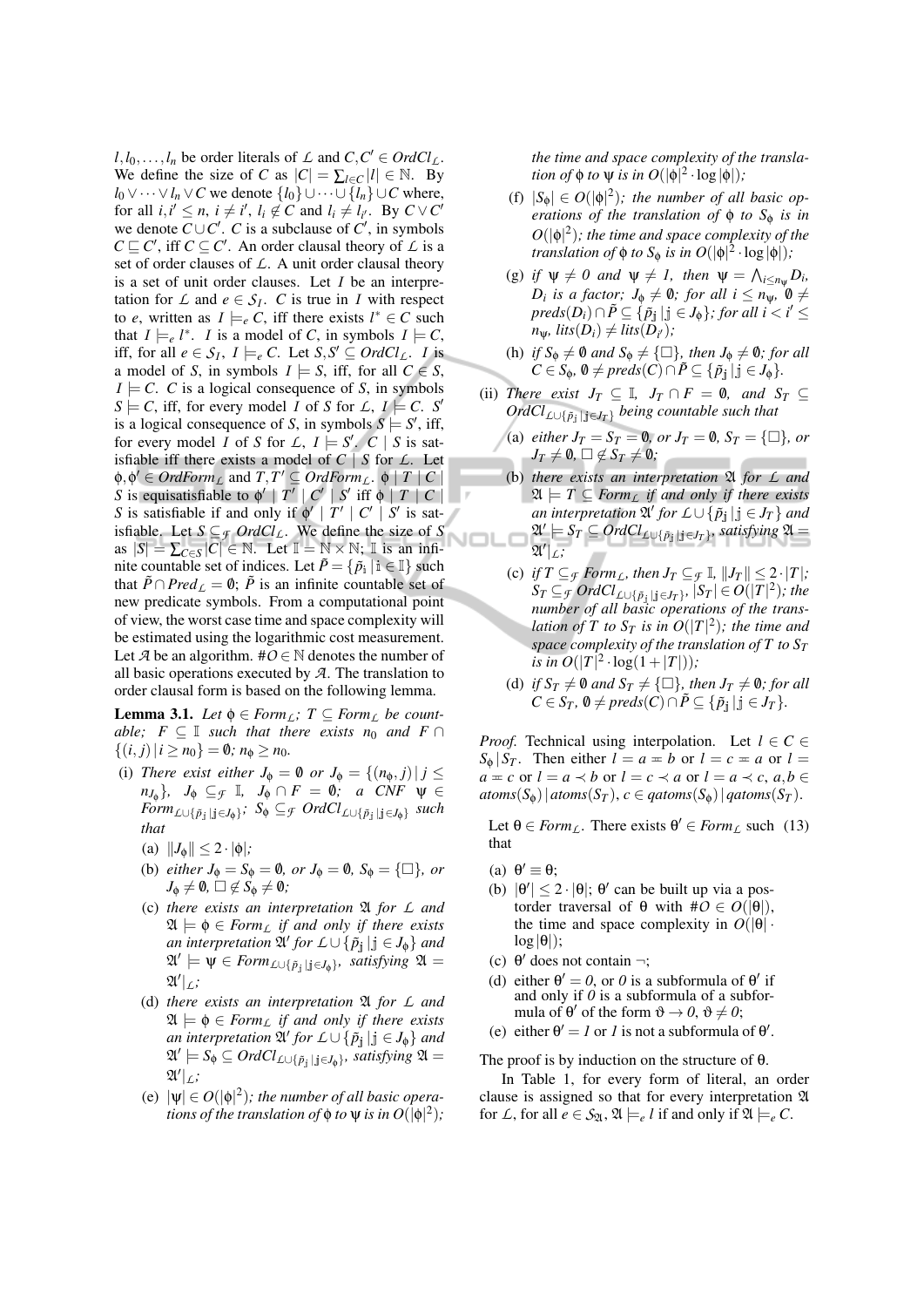Table 1: Translation of *l* to *C*.

| $Case: l$           | C                                                             |                                                                                    |
|---------------------|---------------------------------------------------------------|------------------------------------------------------------------------------------|
| $\mathfrak{a}$      | $a = 1$                                                       | $ C  \leq 3 \cdot  l $                                                             |
| $a \rightarrow 0$   | $a = 0$                                                       | $ C  \leq 3 \cdot  l $                                                             |
| $a \rightarrow b$   | $a \prec b \lor a = b$                                        | $ C  \leq 3 \cdot  l $                                                             |
|                     |                                                               | $ C  \leq 3 \cdot  l $                                                             |
|                     | $b \prec a \lor b = 1$                                        | $ C  \leq 3 \cdot  l $                                                             |
| $Oxc \rightarrow a$ | $Qxc \prec a \vee Qxc = a \quad  C  \leq 3 \cdot  l $         |                                                                                    |
| $a \rightarrow Ox$  | $a \prec Qx$ $c \vee a = Qx$ $c \mid C \mid \leq 3 \cdot  l $ |                                                                                    |
|                     |                                                               | $(a \rightarrow 0) \rightarrow 0$ $0 \prec a$<br>$(a \rightarrow b) \rightarrow b$ |

Let  $\theta \in \text{Form}_{\mathcal{L}} - \{0, 1\}$ ; (13c–e) hold for  $\theta$ ; (14) *x* be a sequence of variables of *L*, *vars*( $\bar{x}$ ) ⊇ *vars*( $\theta$ ); *G*  $\subseteq$  I such that there exists *n*<sub>1</sub> and  $G \cap \{(i, j) | i \geq n_1\} = \emptyset; n_0 \geq n_1; i =$  $(n_{\theta}, j_{i}) \in \mathbb{I}, \ \tilde{p}_{i} \in \tilde{P}, \ ar(\tilde{p}_{i}) = |\bar{x}|, \ \{i\} \cap G \subseteq$  ${(i, j) | i ≥ n<sub>1</sub>} ∩ G = ∅$ . There exist  $n<sub>J</sub> ≥ j<sub>i</sub>$ , *J* = { $(n_{\theta}, j) | j_i + 1 \le j \le n_j$ } ⊆  $\in$  I, *J* ∩ (*G* ∪  $\{\hat{\mathbf{i}}\}) = \mathbf{0}; \ \ \hat{\mathbf{a}} \ \text{CNF} \ \ \hat{\mathbf{\psi}}^s \in \text{Form}_{\text{L}\cup \{\tilde{p}_1\} \cup \{\tilde{p}_j\}}$  $S^s \subseteq$  *f*  $OrdCl_{\mathcal{L}\cup{\{\tilde{p}_i\}\cup{\{\tilde{p}_j\mid j\in J\}}}$ ,  $s = +, -$ , such that for both *s*,

- (a)  $||J|| \le |\theta| 1;$
- (b) there exists an interpretation A for *L* ∪  $\{\tilde{p}_i\}$  and  $\mathfrak{A} \models \tilde{p}_i(\bar{x}) \rightarrow \theta \in \text{Form}_{\text{L}\cup \{\tilde{p}_i\}}$  if and only if there exists an interpretation  $\mathfrak{A}'$  for  $\tilde{L} \cup \{\tilde{p}_i\} \cup \{\tilde{p}_j | j \in J\}$  and  $\mathfrak{A}' \models$  $\Psi^+ \in \textit{Form}_{\textit{L}\cup \{\tilde{p}_i\} \cup \{\tilde{p}_j \mid j \in J\}}$ , satisfying  $\mathfrak{A} =$  $\mathfrak{A}'|_{L\cup \{\tilde{p}_\mathtt{i}\}}$ ;
- (c) there exists an interpretation A for *L* ∪  $\{\tilde{p}_i\}$  and  $\mathfrak{A} \models \theta \rightarrow \tilde{p}_i(\bar{x}) \in \text{Form}_{\text{L}\cup\{\tilde{p}_i\}}$ if and only if there exists an interpretation  $\mathfrak{A}'$  for  $\mathcal{L} \cup \{\tilde{p}_i\} \cup \{\tilde{p}_j | j \in J\}$  and  $\mathfrak{A}' \models \Psi^- \in \text{Form}_{\text{L}\cup \{\tilde{p}_1\} \cup \{\tilde{p}_j \mid j \in J\}}$ , satisfy- $\log \mathfrak{A} = \mathfrak{A}'|_{\mathcal{L} \cup \{\tilde{p}_i\}};$
- (d) for every interpretation  $\mathfrak A$  for  $\mathcal{L} \, \cup \, \left\{ \tilde{p}_{\dot{1}} \right\} \, \dot{\cup} \, \left\{ \tilde{p}_{\dot{\bar{\jmath}}} \, | \, \dot{\bar{\jmath}} \, \in \, J \right\}, \,\,\,\,\, \mathfrak{A} \,\,\models\,\, \mathsf{\psi}^s \,\in\, I$ *Form*<sub>L∪{</sub> $\tilde{p}_i$ }∪{ $\tilde{p}_j$ |j∈*J*} if and only if  $\mathfrak{A} \models S^{\mathfrak{s}} \subseteq \overline{Ord}\overline{Cl}_{\mathcal{L} \cup \{\tilde{p}_{\dot{1}}\} \cup \{\tilde{p}_{\dot{1}} \mid \dot{\mathfrak{j}} \in J\}};$
- (e) there exists an interpretation A for *L* ∪  $\{\tilde{p}_i\}$  and  $\mathfrak{A} \models \tilde{p}_i(\bar{x}) \rightarrow \theta \in \text{Form}_{\text{L} \cup \{\tilde{p}_i\}}$ if and only if there exists an interpretation  $\mathfrak{A}'$  for  $\mathcal{L} \cup \{\tilde{p}_i\} \cup \{\tilde{p}_j | j \in J\}$  and A 0 |= *S* <sup>+</sup> <sup>⊆</sup> *OrdClL*∪{*p*˜i}∪{*p*˜<sup>j</sup> <sup>|</sup> <sup>j</sup>∈*J*} , satisfy- $\log \mathfrak{A} = \mathfrak{A}'|_{\mathcal{L} \cup \{\tilde{p}_i\}};$
- (f) there exists an interpretation A for *L* ∪  $\{\tilde{p}_i\}$  and  $\mathfrak{A} \models \theta \rightarrow \tilde{p}_i(\bar{x}) \in \text{Form}_{\text{L}\cup\{\tilde{p}_i\}}$ if and only if there exists an interpretation  $\mathfrak{A}'$  for  $\mathcal{L} \cup \{\tilde{p}_i\} \cup \{\tilde{p}_j | j \in J\}$  and A 0 |= *S* <sup>−</sup> <sup>⊆</sup> *OrdClL*∪{*p*˜i}∪{*p*˜<sup>j</sup> <sup>|</sup> <sup>j</sup>∈*J*} , satisfy- $\log \mathfrak{A} = \mathfrak{A}'|_{\mathcal{L} \cup \{\tilde{p}_i\}};$

Table 3: Unary interpolation rules for  $\rightarrow$ .

| Case:                                                                                                                                                                                                                                                                  | Laws             |
|------------------------------------------------------------------------------------------------------------------------------------------------------------------------------------------------------------------------------------------------------------------------|------------------|
| $\theta = \theta_1 \rightarrow 0$                                                                                                                                                                                                                                      |                  |
| Positive<br>$\tilde{p}_i(\bar{x}) \rightarrow (\theta_1 \rightarrow 0)$<br>interpolation $\overline{(\tilde{p}_i(\bar{x})\rightarrow 0 \vee \tilde{p}_{i_1}(\bar{x})\rightarrow 0) \wedge (\theta_1 \rightarrow \tilde{p}_{i_1}(\bar{x}))}$                            | (27)<br>(9), (8) |
| $ Consequent  = 8 + 2 \cdot  \bar{x}  +  \theta_1 \rightarrow \tilde{p}_{i_1}(\bar{x})  \le 13 \cdot (1 +  \bar{x} ) +  \theta_1 \rightarrow \tilde{p}_{i_1}(\bar{x}) $                                                                                                |                  |
| Positive<br>$\tilde{p}_i(\bar{x}) \rightarrow (\theta_1 \rightarrow 0)$<br>interpolation $\{\tilde{p}_i(\bar{x}) = 0 \lor \tilde{p}_{i_1}(\bar{x}) = 0, \theta_1 \to \tilde{p}_{i_1}(\bar{x})\}\$                                                                      | (28)             |
| Consequent $= 6+2 \cdot  \bar{x}  +  \theta_1 \rightarrow \tilde{p}_{i_1}(\bar{x})  \leq 15 \cdot (1+ \bar{x} ) +  \theta_1 \rightarrow \tilde{p}_{i_1}(\bar{x}) $                                                                                                     |                  |
| Negative<br>$(\theta_1 \rightarrow 0) \rightarrow \tilde{p}_1(\bar{x})$<br>interpolation $\sqrt{\left(\left(\tilde{p}_{i_1}(\bar{x})\rightarrow 0\right)\rightarrow 0 \vee \tilde{p}_{i}(\bar{x})\right) \wedge \left(\tilde{p}_{i_1}(\bar{x})\rightarrow 0_1\right)}$ | (11)<br>(29)     |
| $\text{Consequent}  = 8 + 2 \cdot  \bar{x}  +  \tilde{p}_{i_1}(\bar{x}) \rightarrow \theta_1  \leq 13 \cdot (1 +  \bar{x} ) +  \tilde{p}_{i_1}(\bar{x}) \rightarrow \theta_1 $                                                                                         |                  |
| Negative<br>$(\theta_1 \rightarrow 0) \rightarrow \tilde{p}_1(\bar{x})$<br>interpolation $\overline{\{0 \prec \tilde{p}_{i}   (\bar{x}) \vee \tilde{p}_{i} (\bar{x}) = 1, \tilde{p}_{i}   (\bar{x}) \rightarrow 0_{1}\}}$                                              | (30)             |
| Consequent $= 6+2 \cdot  \bar{x}  +  \tilde{p}_{i_1}(\bar{x}) \rightarrow \theta_1  \leq 15 \cdot (1+ \bar{x} ) +  \tilde{p}_{i_1}(\bar{x}) \rightarrow \theta_1 $                                                                                                     |                  |

- **INDI**  $I = I$ ATIONS (g)  $|\psi^s| \leq 13 \cdot |\theta| \cdot (1 + |\bar{x}|), \psi^s$  can be built up from θ and  $\bar{x}$  via a preorder traversal of θ with  $\#O \in O(|\theta| \cdot (1+|\bar{x}|));$ 
	- (h)  $|S^s| \leq 15 \cdot |\theta| \cdot (1 + |\bar{x}|)$ , *S*<sup>*s*</sup> can be built up from  $\theta$  and  $\bar{x}$  via a preorder traversal of  $\bar{\theta}$ with  $\#\mathcal{O} \in O(|\theta| \cdot (1+|\bar{x}|));$
	- (i)  $\psi^s = \bigwedge_{i \leq n_{\psi^s}} D_i^s, D_i^s \neq \tilde{p}_i(\bar{x})$  is a factor; for all *i* ≤ *n*<sub>Ψ</sub><sup>*s*</sup>,  $\emptyset \neq \text{preds}(D_i^s) \cap \tilde{P} \subseteq {\{\tilde{p}_i\}} \cup$  $\{\tilde{p}_{\mathbf{j}} \mid \mathbf{j} \in J\}$ ; for all  $i < i' \leq n_{\psi^s}$ ,  $\text{lits}(D_i^s) \neq$  $lits(D_{i'}^s);$
	- (j) for all  $C \in S^s$ ,  $\emptyset \neq \text{preds}(C) \cap \tilde{P} \subseteq {\{\tilde{p}_i\}} \cup$  $\{\tilde{p}_{\mathbf{j}} | \mathbf{j} \in J\}; \tilde{p}_{\mathbf{i}}(\bar{x}) = I, \tilde{p}_{\mathbf{i}}(\bar{x}) \prec I \not\in \tilde{S}^s.$

The proof is by induction on the structure of  $\theta$  using the interpolation rules in Tables 2–4.

(i) By (13) for  $\phi \in \text{Form}_L$ , there exists  $\phi' \in \text{Form}_L$ such that (13a-e) hold for  $\phi'$ . We then distinguish three cases for  $\phi'$ . Case 1:  $\phi' = 0$ . We put  $J_{\phi} =$  $\emptyset \subseteq_{\mathcal{F}} \mathbb{I}, J_{\emptyset} \cap F = \emptyset; \ \psi = 0 \in \text{Form}_{\mathcal{L}}; S_{\emptyset} = {\square} \subseteq_{\mathcal{F}}$ *OrdCl<sub>L</sub>*. Case 2:  $\phi' = 1$ . We put  $J_{\phi} = \mathbf{0} \subseteq \mathbf{F}$  I,  $J_{\phi} \cap F = \emptyset$ ;  $\psi = I \in \text{Form}_{L}$ ;  $S_{\phi} = \emptyset \subseteq_{\mathcal{F}} \text{Ord}Cl_{L}$ . Case 3:  $\phi' \neq 0$  and  $\phi' \neq 1$ . Let  $\bar{x} = \text{varseq}(\phi')$ . Let  $i = (n_{\phi}, 0) \in \mathbb{I}$ ,  $\tilde{p}_i \in \tilde{P}$ ,  $ar(\tilde{p}_i) = |\bar{x}|$ . We get by (14) for  $\phi'$ ,  $\bar{x}$ ,  $\bar{F}$ ,  $n_0$ ,  $n_{\phi}$ , i,  $\tilde{p}_i$  that there exist *n*<sub>*J*+</sub>, *J*<sup>+</sup> = {(*n*<sub>*φ*</sub>,*j*)|1 ≤ *j* ≤ *n*<sub>*J*+</sub>} ⊆*f* I, *J*<sup>+</sup> ∩  $(F \cup \{\mathbf{i}\}) = \mathbf{0}; \ \mathbf{a} \ CNF \ \mathbf{\Psi}^+ \in Form_{\mathcal{L} \cup \{\tilde{p}_1\} \cup \{\tilde{p}_j \mid j \in J^+\}};$ *S*<sup>+</sup> ⊆*F OrdCl*<sub>*L*∪{ $\tilde{p}_i$ }∪{ $\tilde{p}_j$ |j∈*J*+}</sub>; and (14a,b,e,g–j) hold for  $\phi'$ ,  $\bar{x}$ ,  $\tilde{p}_i$ ,  $J^+$ ,  $\psi^{\pm}$ ,  $S^+$ . We put  $n_{J_{\phi}} = n_{J^+}$ ,  $J_{\phi} = \{\mathbb{i}\} \cup J^{+} \subseteq_{\mathcal{F}} \mathbb{I}, \ J_{\phi} \cap F = \emptyset; \ \ \psi = \tilde{p}_{\mathbb{i}}(\bar{x}) \wedge$  $\psi^+ \in \textit{Form}_{\textit{L}\cup \{\tilde{p}_\mathbf{j} \mid \mathbf{j} \in J_\phi\}}; \; S_\phi = \{\tilde{p}_\mathbf{i}(\bar{x}) = I\} \cup S^+ \subseteq \textit{G}$ *OrdClL*∪{*p*˜<sup>j</sup> <sup>|</sup> <sup>j</sup>∈*J*φ} . (ii) straightforwardly follows from (i). $\Box$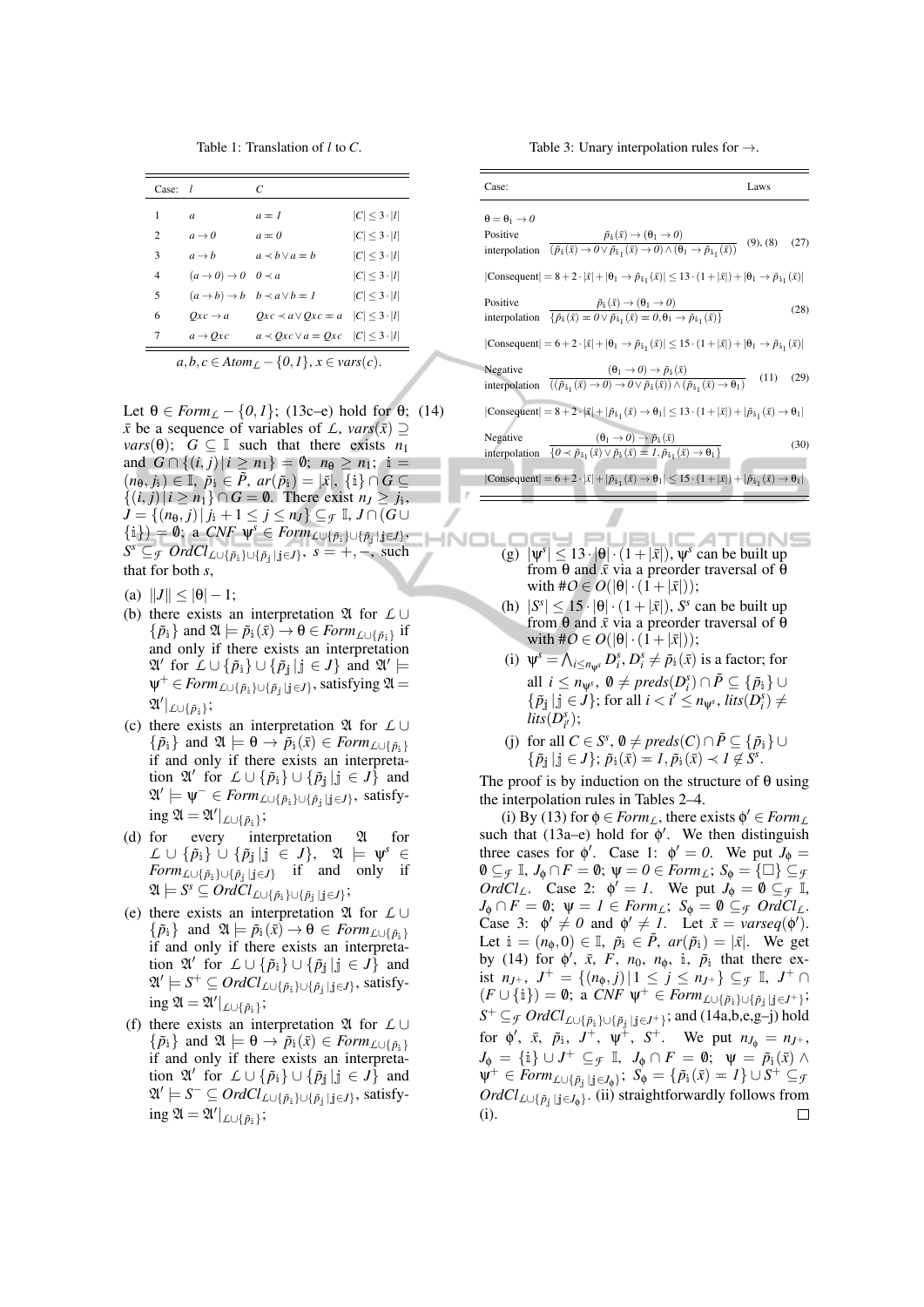| Case:                                                                                                                                                                                                                                                                                                                                                                                                                                                                                                                                       | Laws           |      |
|---------------------------------------------------------------------------------------------------------------------------------------------------------------------------------------------------------------------------------------------------------------------------------------------------------------------------------------------------------------------------------------------------------------------------------------------------------------------------------------------------------------------------------------------|----------------|------|
| $\theta = \theta_1 \wedge \theta_2$                                                                                                                                                                                                                                                                                                                                                                                                                                                                                                         |                |      |
| $\frac{\vec{p}_1(\bar{x}) \rightarrow \theta_1 \wedge \theta_2}{(\vec{p}_1(\bar{x}) \rightarrow \vec{p}_{11}(\bar{x})) \wedge (\vec{p}_1(\bar{x}) \rightarrow \vec{p}_{12}(\bar{x})) \wedge (\vec{p}_{11}(\bar{x}) \rightarrow \theta_1) \wedge (\vec{p}_{12}(\bar{x}) \rightarrow \theta_2)}$<br>Positive interpolation                                                                                                                                                                                                                    | (6)            | (15) |
| $ Consequent  = 9 + 4 \cdot  \bar{x}  +  \tilde{p}_{i_1}(\bar{x}) \rightarrow \theta_1  +  \tilde{p}_{i_2}(\bar{x}) \rightarrow \theta_2  \le 13 \cdot (1 +  \bar{x} ) +  \tilde{p}_{i_1}(\bar{x}) \rightarrow \theta_1  +  \tilde{p}_{i_2}(\bar{x}) \rightarrow \theta_2 $                                                                                                                                                                                                                                                                 |                |      |
| Positive interpolation<br>$\overline{\left\{\begin{aligned}\tilde{p}_{\mathbf{i}}(\bar{x}) &\prec \tilde{p}_{\mathbf{i}_1}(\bar{x}) \vee \tilde{p}_{\mathbf{i}}(\bar{x}) = \tilde{p}_{\mathbf{i}_1}(\bar{x}), \tilde{p}_{\mathbf{i}}(\bar{x}) &\prec \tilde{p}_{\mathbf{i}_2}(\bar{x}) \vee \tilde{p}_{\mathbf{i}}(\bar{x}) = \tilde{p}_{\mathbf{i}_2}(\bar{x}), \\ \tilde{p}_{\mathbf{i}_1}(\bar{x}) &\rightarrow \theta_1, \tilde{p}_{\mathbf{i}_2}(\bar{x}) &\rightarrow \theta_2\end{aligned}\right\}}$                                 |                | (16) |
| $ Consequent  = 12 + 8 \cdot  \bar{x}  +  \tilde{p}_{i_1}(\bar{x}) \rightarrow \theta_1  +  \tilde{p}_{i_2}(\bar{x}) \rightarrow \theta_2  \le 15 \cdot (1 +  \bar{x} ) +  \tilde{p}_{i_1}(\bar{x}) \rightarrow \theta_1  +  \tilde{p}_{i_2}(\bar{x}) \rightarrow \theta_2 $                                                                                                                                                                                                                                                                |                |      |
| $\frac{\theta_1 \wedge \theta_2 \rightarrow \tilde{p}_i(\bar{x})}{(\tilde{p}_{i_1}(\bar{x}) \rightarrow \tilde{p}_i(\bar{x}) \vee \tilde{p}_{i_2}(\bar{x}) \rightarrow \tilde{p}_i(\bar{x})) \wedge (\theta_1 \rightarrow \tilde{p}_{i_1}(\bar{x})) \wedge (\theta_2 \rightarrow \tilde{p}_{i_2}(\bar{x}))}$<br>Negative interpolation                                                                                                                                                                                                      | (8)            | (17) |
| $ \text{Consequent} =9+4\cdot \bar{x} + \theta_1\rightarrow \tilde{p}_{\text{i}_1}(\bar{x}) + \theta_2\rightarrow \tilde{p}_{\text{i}_2}(\bar{x}) \leq 13\cdot(1+ \bar{x} )+ \theta_1\rightarrow \tilde{p}_{\text{i}_1}(\bar{x}) + \theta_2\rightarrow \tilde{p}_{\text{i}_2}(\bar{x}) $                                                                                                                                                                                                                                                    |                |      |
| $\frac{\theta_1\wedge\theta_2\rightarrow \tilde{p}_\mathtt{i}(\bar{x})}{\left\{\begin{aligned} &\tilde{p}_{\mathtt{i}_1}(\bar{x})\prec\tilde{p}_\mathtt{i}(\bar{x})\vee\tilde{p}_{\mathtt{i}_1}(\bar{x})=\tilde{p}_\mathtt{i}(\bar{x}), \tilde{p}_{\mathtt{i}_2}(\bar{x})\prec\tilde{p}_\mathtt{i}(\bar{x})\vee\tilde{p}_{\mathtt{i}_2}(\bar{x})=\tilde{p}_\mathtt{i}(\bar{x}),\\ &\theta_1\rightarrow\tilde{p}_{\mathtt{i}_1}(\bar{x}),\theta_2\rightarrow\tilde{p}_{\mathtt{i}_$<br>Negative interpolation                                |                | (18) |
| Consequent = $12 + 8 \cdot  \bar{x}  +  \theta_1 \to \tilde{p}_{i_1}(\bar{x})  +  \theta_2 \to \tilde{p}_{i_2}(\bar{x})  \le 15 \cdot (1 +  \bar{x} ) +  \theta_1 \to \tilde{p}_{i_1}(\bar{x})  +  \theta_2 \to \tilde{p}_{i_2}(\bar{x}) $<br>$\theta = \theta_1 \vee \theta_2$                                                                                                                                                                                                                                                             |                |      |
| Positive interpolation $\frac{\tilde{p}_i(\bar{x}) \to (\theta_1 \vee \theta_2)}{(\tilde{p}_i(\bar{x}) \to \tilde{p}_{i_1}(\bar{x}) \vee \tilde{p}_i(\bar{x}) \to \tilde{p}_{i_2}(\bar{x})) \wedge (\tilde{p}_{i_1}(\bar{x}) \to \theta_1) \wedge (\tilde{p}_{i_2}(\bar{x}) \to \theta_2)}$                                                                                                                                                                                                                                                 |                |      |
| $ \text{Consequent} =9+4\cdot \bar{x} + \tilde{p}_{\text{i}_1}(\bar{x})\rightarrow\theta_1 + \tilde{p}_{\text{i}_2}(\bar{x})\rightarrow\theta_2 \leq13\cdot(1+ \bar{x} )+ \tilde{p}_{\text{i}_1}(\bar{x})\rightarrow\theta_1 + \tilde{p}_{\text{i}_2}(\bar{x})\rightarrow\theta_2 $                                                                                                                                                                                                                                                         |                |      |
| $\frac{\tilde{p}_i(\bar{x}) \rightarrow (\theta_1 \vee \theta_2)}{\{\tilde{p}_i(\bar{x}) \prec \tilde{p}_{i_1}(\bar{x}) \vee \tilde{p}_i(\bar{x}) = \tilde{p}_{i_1}(\bar{x}) \vee \tilde{p}_i(\bar{x}) \prec \tilde{p}_{i_2}(\bar{x}) \vee \tilde{p}_i(\bar{x}) = \tilde{p}_{i_2}(\bar{x}), \tilde{p}_{i_1}(\bar{x}) \rightarrow \theta_1, \tilde{p}_{i_2}(\bar{x}) \rightarrow \theta_2\}}$<br>Positive interpolation                                                                                                                      |                | (20) |
| $ \text{Consequent}  = 12 + 8 \cdot  \bar{x}  +  \tilde{p}_{\textbf{i}_1}(\bar{x}) \rightarrow \theta_1  +  \tilde{p}_{\textbf{i}_2}(\bar{x}) \rightarrow \theta_2  \leq 15 \cdot (1 +  \bar{x} ) +  \tilde{p}_{\textbf{i}_1}(\bar{x}) \rightarrow \theta_1  +  \tilde{p}_{\textbf{i}_2}(\bar{x}) \rightarrow \theta_2 $                                                                                                                                                                                                                    |                |      |
| $\frac{(\theta_1 \vee \theta_2) \rightarrow \tilde{p}_1(\bar{x})}{(\tilde{p}_{i_1}(\bar{x}) \rightarrow \tilde{p}_i(\bar{x})) \wedge (\tilde{p}_{i_2}(\bar{x}) \rightarrow \tilde{p}_i(\bar{x})) \wedge (\theta_1 \rightarrow \tilde{p}_{i_1}(\bar{x})) \wedge (\theta_2 \rightarrow \tilde{p}_{i_2}(\bar{x}))}$<br>Negative interpolation                                                                                                                                                                                                  | (7)            | (21) |
| $ \text{Consequent}  = 9 + 4 \cdot  \bar{x}  +  \theta_1 \rightarrow \tilde{p}_{i_1}(\bar{x})  +  \theta_2 \rightarrow \tilde{p}_{i_2}(\bar{x})  \le 13 \cdot (1 +  \bar{x} ) +  \theta_1 \rightarrow \tilde{p}_{i_1}(\bar{x})  +  \theta_2 \rightarrow \tilde{p}_{i_2}(\bar{x}) $                                                                                                                                                                                                                                                          |                |      |
| $\frac{(\theta_1 \vee \theta_2) \rightarrow \tilde{p}_i(\bar{x})}{\{\tilde{p}_{i_1}(\bar{x}) \prec \tilde{p}_i(\bar{x}) \vee \tilde{p}_{i_1}(\bar{x}) = \tilde{p}_i(\bar{x}), \tilde{p}_{i_2}(\bar{x}) \prec \tilde{p}_i(\bar{x}) \vee \tilde{p}_i(\bar{x}) = \tilde{p}_i(\bar{x}), \theta_1 \rightarrow \tilde{p}_{i_1}(\bar{x}), \theta_2 \rightarrow \tilde{p}_{i_2}(\bar{x})\}}$<br>Negative interpolation                                                                                                                              |                | (22) |
| $ \text{Consequent}  = 12 + 8 \cdot  \bar{x}  +  \theta_1 \to \tilde{p}_{i_1}(\bar{x})  +  \theta_2 \to \tilde{p}_{i_2}(\bar{x})  \le 15 \cdot (1 +  \bar{x} ) +  \theta_1 \to \tilde{p}_{i_1}(\bar{x})  +  \theta_2 \to \tilde{p}_{i_2}(\bar{x}) $                                                                                                                                                                                                                                                                                         |                |      |
| $\theta = \theta_1 \rightarrow \theta_2, \theta_2 \neq 0$                                                                                                                                                                                                                                                                                                                                                                                                                                                                                   |                |      |
| $\frac{\tilde{p}_i(\bar{x}) \rightarrow (\theta_1 \rightarrow \theta_2)}{(\tilde{p}_i(\bar{x}) \rightarrow \tilde{p}_{i_2}(\bar{x}) \vee \tilde{p}_{i_1}(\bar{x}) \rightarrow \tilde{p}_{i_2}(\bar{x})) \wedge (\theta_1 \rightarrow \tilde{p}_{i_1}(\bar{x})) \wedge (\tilde{p}_{i_2}(\bar{x}) \rightarrow \theta_2)}$<br>Positive interpolation                                                                                                                                                                                           | (9), (8)       | (23) |
| $ \text{Consequent} =9+4\cdot \bar{x} + \theta_1\rightarrow \tilde{p}_{i_1}(\bar{x}) + \tilde{p}_{i_2}(\bar{x})\rightarrow \theta_2 \leq 13\cdot(1+ \bar{x} )+ \theta_1\rightarrow \tilde{p}_{i_1}(\bar{x}) + \tilde{p}_{i_2}(\bar{x})\rightarrow \theta_2 $                                                                                                                                                                                                                                                                                |                |      |
| $\frac{\tilde{p}_i\left(\bar{x}\right) \rightarrow \left(\theta_1 \rightarrow \theta_2\right)}{\left\{\begin{aligned} &\tilde{p}_i\left(\bar{x}\right) \rightarrow \tilde{p}_{i_2}\left(\bar{x}\right) \vee \tilde{p}_i\left(\bar{x}\right) = \tilde{p}_{i_2}\left(\bar{x}\right) \vee \tilde{p}_{i_1}\left(\bar{x}\right) \prec \tilde{p}_{i_2}\left(\bar{x}\right) \vee \tilde{p}_{i_1}\left(\bar{x}\right) \prec \tilde{p}_{i_2}\left(\bar{x}\right) \vee \tilde{p}_{i_1}\left(\bar{x}\right) = \tilde{p}_{i_$<br>Positive interpolation |                | (24) |
| $ \text{Consequent}  = 12 + 8 \cdot  \bar{x}  +  \theta_1 \rightarrow \tilde{p}_{i_1}(\bar{x})  +  \tilde{p}_{i_2}(\bar{x}) \rightarrow \theta_2  \leq 15 \cdot (1 +  \bar{x} ) +  \theta_1 \rightarrow \tilde{p}_{i_1}(\bar{x})  +  \tilde{p}_{i_2}(\bar{x}) \rightarrow \theta_2 $                                                                                                                                                                                                                                                        |                |      |
| $\frac{(\theta_1 \to \theta_2) \to \tilde{p}_\mathtt{i}(\bar{x})}{((\tilde{p}_\mathtt{i}_1(\bar{x}) \to \tilde{p}_\mathtt{i}_2(\bar{x})) \to \tilde{p}_\mathtt{i}_2(\bar{x}) \lor \tilde{p}_\mathtt{i}(\bar{x})) \land (\tilde{p}_\mathtt{i_2}(\bar{x}) \to \tilde{p}_\mathtt{i}(\bar{x})) \land}$<br>Negative interpolation<br>$(\tilde{p}_{i_1}(\bar{x}) \rightarrow \theta_1) \wedge (\theta_2 \rightarrow \tilde{p}_{i_2}(\bar{x}))$                                                                                                    | (11), (3), (1) | (25) |
| $ \text{Consequent} =13+6\cdot \bar{x} + \tilde{p}_{\textbf{i}_1}(\bar{x})\rightarrow\theta_1 + \theta_2\rightarrow\tilde{p}_{\textbf{i}_2}(\bar{x}) \leq13\cdot(1+ \bar{x} )+ \tilde{p}_{\textbf{i}_1}(\bar{x})\rightarrow\theta_1 + \theta_2\rightarrow\tilde{p}_{\textbf{i}_2}(\bar{x}) $                                                                                                                                                                                                                                                |                |      |
| $\frac{(\theta_1 \rightarrow \theta_2) \rightarrow \tilde{p}_\mathtt{i} \left( \bar{x} \right)}{\left\{ \begin{aligned} &\tilde{p}_{\mathtt{i}_2}(\bar{x}) \prec \tilde{p}_{\mathtt{i}_1}(\bar{x}) \lor \tilde{p}_{\mathtt{i}_2}(\bar{x}) = I \lor \tilde{p}_\mathtt{i} \left( \bar{x} \right) = I, \tilde{p}_{\mathtt{i}_2}(\bar{x}) \prec \tilde{p}_\mathtt{i}(\bar{x}) \lor \tilde{p}_{\mathtt{i}_2}(\bar{x}) = \tilde{p}_\mathtt{i} \left( \bar{x} \right), \\ &\tilde{p}_{\mathtt{i}_1}$<br>Negative interpolation                     |                | (26) |
| $ \text{Consequent}  = 15+8\cdot \bar{x}  +  \tilde{p}_{\text{i}_1}(\bar{x}) \rightarrow \theta_1  +  \theta_2 \rightarrow \tilde{p}_{\text{i}_2}(\bar{x})  \le 15\cdot(1+ \bar{x} ) +  \tilde{p}_{\text{i}_1}(\bar{x}) \rightarrow \theta_1  +  \theta_2 \rightarrow \tilde{p}_{\text{i}_2}(\bar{x}) $                                                                                                                                                                                                                                     |                |      |

Table 2: Binary interpolation rules for  $\land$ ,  $\lor$ ,  $\rightarrow$ .

÷.

Ė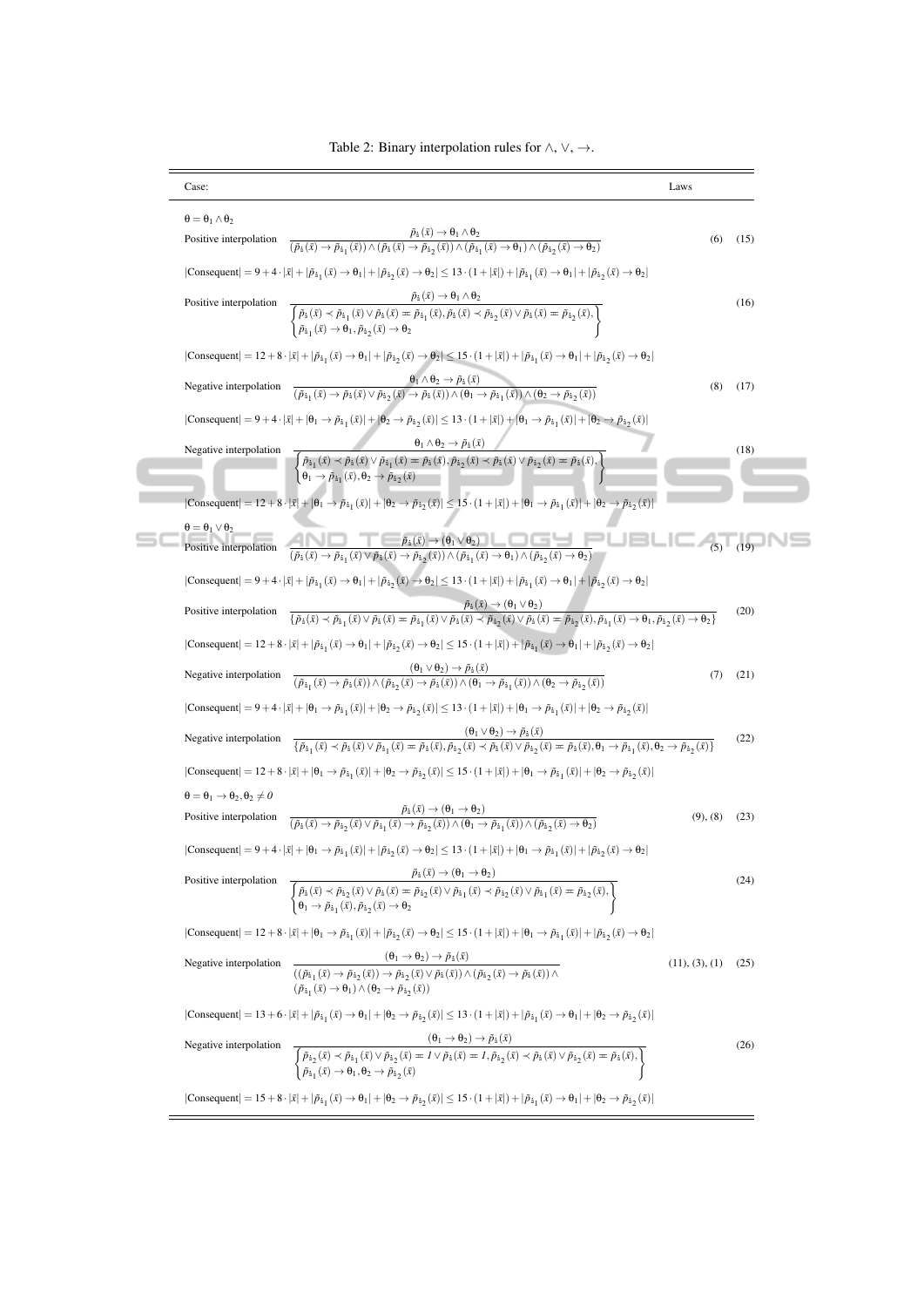Table 4: Unary interpolation rules for ∀ and ∃.

Case: ∀*x*θ<sup>1</sup> Positive interpolation  $(\tilde{p}_i(\bar{x}) \rightarrow \forall x \, \tilde{p}_{i_1}(\bar{x})) \land (\tilde{p}_{i_1}(\bar{x}) \rightarrow \theta_1)$  $\tilde{p}_i(\bar{x}) \rightarrow \forall x \theta_1$ (31)  $|\text{Consequent}| = 6 + 2 \cdot |\bar{x}| + |\tilde{p}_{i_1}(\bar{x}) \rightarrow \theta_1| \le 13 \cdot (1 + |\bar{x}|) + |\tilde{p}_{i_1}(\bar{x}) \rightarrow \theta_1|$ Positive interpolation  $\{\tilde{p}_i(\bar{x}) \prec \forall x \tilde{p}_{i_1}(\bar{x}) \lor \tilde{p}_i(\bar{x}) = \forall x \tilde{p}_{i_1}(\bar{x}), \tilde{p}_{i_1}(\bar{x}) \rightarrow \theta_1\}$  $\tilde{p}_1(\bar{x}) \rightarrow \forall x \theta_1$ (32)  $|\text{Consequent}| = 10 + 4 \cdot |\bar{x}| + |\tilde{p}_{i_1}(\bar{x}) \rightarrow \theta_1| \leq 15 \cdot (1 + |\bar{x}|) + |\tilde{p}_{i_1}(\bar{x}) \rightarrow \theta_1|$ Negative interpolation  $\frac{\overline{(x_i p_{i1}(x))} + \overline{p_1(x)}}{(\overline{x_i p_{i1}(x)}) \wedge (\theta_1 \rightarrow \overline{p_{i1}(x)})}$  (33)  $\forall x \theta_1 \rightarrow \tilde{p}_i(\bar{x})$  $|\text{Consequent}| = 6 + 2 \cdot |\bar{x}| + |\theta_1 \to \tilde{p}_{i_1}(\bar{x})| \leq 13 \cdot (1 + |\bar{x}|) + |\theta_1 \to \tilde{p}_{i_1}(\bar{x})|$ Negative interpolation  $\frac{\partial^2 u}{\partial x^2} + \frac{\partial^2 u}{\partial y^2} + \frac{\partial^2 u}{\partial z^2} + \frac{\partial^2 u}{\partial x^2} + \frac{\partial^2 u}{\partial y^2} + \frac{\partial^2 u}{\partial y^2} + \frac{\partial^2 u}{\partial y^2} + \frac{\partial^2 u}{\partial z^2} + \frac{\partial^2 u}{\partial x^2} + \frac{\partial^2 u}{\partial y^2} + \frac{\partial^2 u}{\partial y^2} + \frac{\partial^2 u}{\partial x^2} + \frac{\partial^2 u}{\partial y^2} + \frac{\partial^2 u}{\partial y$  $\forall x \theta_1 \rightarrow \tilde{p}_i(\bar{x})$  $|\text{Consequent}| = 10 + 4 \cdot |\bar{x}| + |\theta_1 \rightarrow \tilde{p}_{i_1}(\bar{x})| \leq 15 \cdot (1 + |\bar{x}|) + |\theta_1 \rightarrow \tilde{p}_{i_1}(\bar{x})|$ ∃*x*θ<sup>1</sup> Positive interpolation  $(\tilde{p}_i(\bar{x}) \rightarrow \exists x \, \tilde{p}_{i_1}(\bar{x})) \wedge (\tilde{p}_{i_1}(\bar{x}) \rightarrow \theta_1)$  $\tilde{p}_i(\bar{x}) \rightarrow \exists x \theta$ (35)  $|\text{Consequent}| = 6 + 2 \cdot |\bar{x}| + |\tilde{p}_{i_1}(\bar{x}) \rightarrow \theta_1| \leq 13 \cdot (1 + |\bar{x}|) + |\tilde{p}_{i_1}(\bar{x}) \rightarrow \theta_1|$ Positive interpolation  $\overline{\{\tilde{p}_i(\bar{x}) \prec \exists x \, \tilde{p}_{i_1}(\bar{x}) \vee \tilde{p}_i(\bar{x}) = \exists x \, \tilde{p}_{i_1}(\bar{x}), \tilde{p}_{i_1}(\bar{x}) \rightarrow \theta_1\}}$  $\tilde{p}_i(\bar{x}) \rightarrow \exists x \theta_1$ (36)  $|\text{Consequent}| = 10 + 4 \cdot |\bar{x}| + |\tilde{p}_{i_1}(\bar{x}) \rightarrow \theta_1| \leq 15 \cdot (1 + |\bar{x}|) + |\tilde{p}_{i_1}(\bar{x}) \rightarrow \theta_1|$ Negative interpolation  $\overline{(\exists x \tilde{p}_{i_1}(\bar{x}) \rightarrow \tilde{p}_i(\bar{x})) \land (\theta_1 \rightarrow \tilde{p}_{i_1}(\bar{x}))}$  (37)  $∃xθ₁ → ρ̃₁(x)$  $|\text{Consequent}| = 6 + 2 \cdot |\bar{x}| + |\theta_1 \rightarrow \tilde{p}_{i_1}(\bar{x})| \leq 13 \cdot (1 + |\bar{x}|) + |\theta_1 \rightarrow \tilde{p}_{i_1}(\bar{x})|$ Negative interpolation  $\exists x \theta_1 \rightarrow \tilde{p}_i(\bar{x})$  $\frac{1}{\sqrt{2\pi\tilde{p}_{i_1}(\bar{x})}\sqrt{2\pi\tilde{p}_{i_1}(\bar{x})}\sqrt{2\pi\tilde{p}_{i_1}(\bar{x})}\sqrt{2\pi\tilde{p}_{i_1}(\bar{x})}\n}$ (38)  $|\text{Consequent}| = 10 + 4 \cdot |\bar{x}| + |\theta_1 \to \tilde{p}_{i_1}(\bar{x})| \le 15 \cdot (1 + |\bar{x}|) + |\theta_1 \to \tilde{p}_{i_1}(\bar{x})|$ 

## 4 HYPERRESOLUTION OVER ORDER CLAUSES

#### 4.1 Restrictions on Order Clauses

The described translation produces order clausal theories in some restrictive form, which will be utilised in devising an order hyperresolution calculus. Let  $\pi \in \text{Form}_L$ .  $\pi$  is a quantified atom of L iff  $\pi = Qx p(t_0, \ldots, t_{\tau})$  where  $p(t_0, \ldots, t_{\tau}) \in Atom_{\mathcal{L}}$ ,  $x \in vars(p(t_0, \ldots, t_{\tau}))$ , either  $t_i = x$  or  $x \notin vars(t_i)$ .  $QAtom_{\mathcal{L}} \subseteq Form_{\mathcal{L}}$  denotes the set of all quantified atoms of *L*.  $QAtom_{L}^{Q} \subseteq QAtom_{L}$ ,  $Q \in \{\forall, \exists\}$ , denotes the set of all quantified atoms of *L* of the form *Qxa*. Let  $\varepsilon_i$ ,  $1 \le i \le n$ , be either an expression

or a set of expressions or a set of sets of expressions, in general. By  $qatoms(\varepsilon_1,...,\varepsilon_n) \subseteq QAtom_{\mathcal{L}}$  $qatoms^{\mathcal{Q}}(\varepsilon_1,...,\varepsilon_n) \subseteq \mathcal{Q}Atom^{\mathcal{Q}}_{\mathcal{L}}$  we denote the set of all quantified atoms | quantified atoms of the form *Qx a* of *L* occurring in  $\varepsilon_1, \ldots, \varepsilon_n$ . Let  $Qx p(t_0, \ldots, t_\tau) \in$ *QAtom<sub>L</sub>*,  $x \in vars(p(t_0, ..., t_\tau))$ , and  $p(t'_0, ..., t'_\tau) \in$ *AtomL*. We denote

$$
p(t_0,\ldots,t_{\tau})[i] = t_i, i \leq \tau,
$$
  
boundindset $(Qx p(t_0,\ldots,t_{\tau})) = \{i | i \leq \tau, t_i = x\} \neq \emptyset.$ 

Let  $I = \{i | i \leq \tau, x \notin vars(t_i)\}$ ; and  $r_1, \ldots, r_k, r_i \leq \tau$ ,  $k \leq \tau$ , for all  $1 \leq i \leq i' \leq k$ ,  $r_i \leq r_{i'}$ , be a sequence such that  $\{r_i | 1 \le i \le k\} = I$ . We denote

$$
freeterms eq(Qx p(t_0,...,t_{\tau})) =
$$
  
\n
$$
t_{r_1},...,t_{r_k},t_{r_i} \in Term_L,
$$
  
\n
$$
freeterms eq(p(t'_0,...,t'_{\tau})) = t'_0,...,t'_{\tau},t'_i \in Term_L,
$$
  
\n
$$
freeterms eq(p(t'_0,...,t'_{\tau})/Qx p(t_0,...,t_{\tau})) =
$$
  
\n
$$
t'_{r_1},...,t'_{r_k},t'_{r_i} \in Term_L.
$$

Let *l* be an order literal of  $\mathcal{L}$ . *l* is admissible iff  $l =$ *a*  $\diamond$ *b*, *a*,*b* ∈ *Atom<sub><i>L*</sub></sub> ∪ *QAtom<sub><i>L*</sub>. Let *C* ∈ *OrdCl<sub><i>L*</sub>. *C* is admissible iff, for all  $l \in \mathbb{C}$ , *l* is admissible. Let *S* ⊆ *OrdCl<sub>L</sub>*. *S* is admissible iff, for all *C* ∈ *S*, *C* is admissible. Let  $J \subseteq \mathbb{I}$  and  $S \subseteq OrdCl_{\mathbb{L}\cup{\{\tilde{p}_j \mid j \in J\}}}$ . *S* is semantically admissible iff

- (a) *S* is admissible;
- (b) for all  $a \in q \text{atoms}(S)$ , there exists  $j^* \in J$  such that  $preds(a) = {\tilde{p}_{j^*}}$ ;
- (c) for all  $Qxa, Q'x'd' \in qatoms(S)$ , if  $preds(a) = preds(a'),$  then  $Q = Q',$   $x = x',$  $bounded (Qxa) = bounded (Q'x'a').$

**Corollary 4.1.** Let  $T \subseteq Form_L$  be countable;  $\phi \in$ *Form*<sub>*L*</sub>;  $F \subseteq \mathbb{I}$  *such that there exists n*<sub>0</sub> *and*  $F \cap$  $\{(i, j) | i \ge n_0\} = \emptyset$ . There exist  $J_T^{\phi} \subseteq \mathbb{I}, J_T^{\phi} \cap F = \emptyset$ , and  $S_T^\phi \subseteq OrdCl_{\text{$L$}\cup \{\tilde{p}_\textbf{j} \mid \textbf{j} \in J_T^\phi\}}$  *being countable such that* 

- (i)  $T \models \phi$  *if and only if*  $S_T^{\phi}$  *is unsatisfiable;*
- (ii) *if*  $T \subseteq_{\mathcal{F}} \textit{Form}_L$ *, then*  $J_T^{\phi} \subseteq_{\mathcal{F}} \mathbb{I}$ *,*  $||J_T^{\phi}|| \in O(|T| + \frac{1}{2})$  $|\phi|$ *);*  $S_T^{\phi} \subseteq \mathcal{F}$   $OrdCl_{\mathcal{L} \cup \{\tilde{p}_j \mid j \in J_T^{\phi}\}}$ ,  $|S_T^{\phi}| \in O(|T|^2 + \mathcal{F})$ |φ| 2 )*; the number of all basic operations of the translation of*  $T$  *and*  $\phi$  *to*  $S_T^{\phi}$  *is in*  $O(|T|^2 + |\phi|^2)$ *; the time and space complexity of the translation of T* and  $\phi$  *to*  $S_T^{\phi}$  *is in*  $O((|T|^2 + |\phi|^2) \cdot \log(|T| +$ |φ|))*;*

(iii)  $S_T^{\phi}$  *is semantically admissible.* 

*Proof.* (i) We put  $J_{n_0} = \{(n_0, j) | j \in \mathbb{N}\}\subseteq \mathbb{I}$  and *G* = *F* ∪ *J*<sub>*n*0</sub> ⊆ **I**. We get by Lemma 3.1(ii) for *T*, *G*,  $n_0 + 1$  that there exist  $J_T \subseteq \mathbb{I}$ ,  $J_T \cap G = \emptyset$ ;  $S_T \subseteq$ *OrdCl*<sub>L∪{ $\tilde{p}_i$ |j∈*J*<sup>T</sup>} being countable; and 3.1(ii a–d)</sub>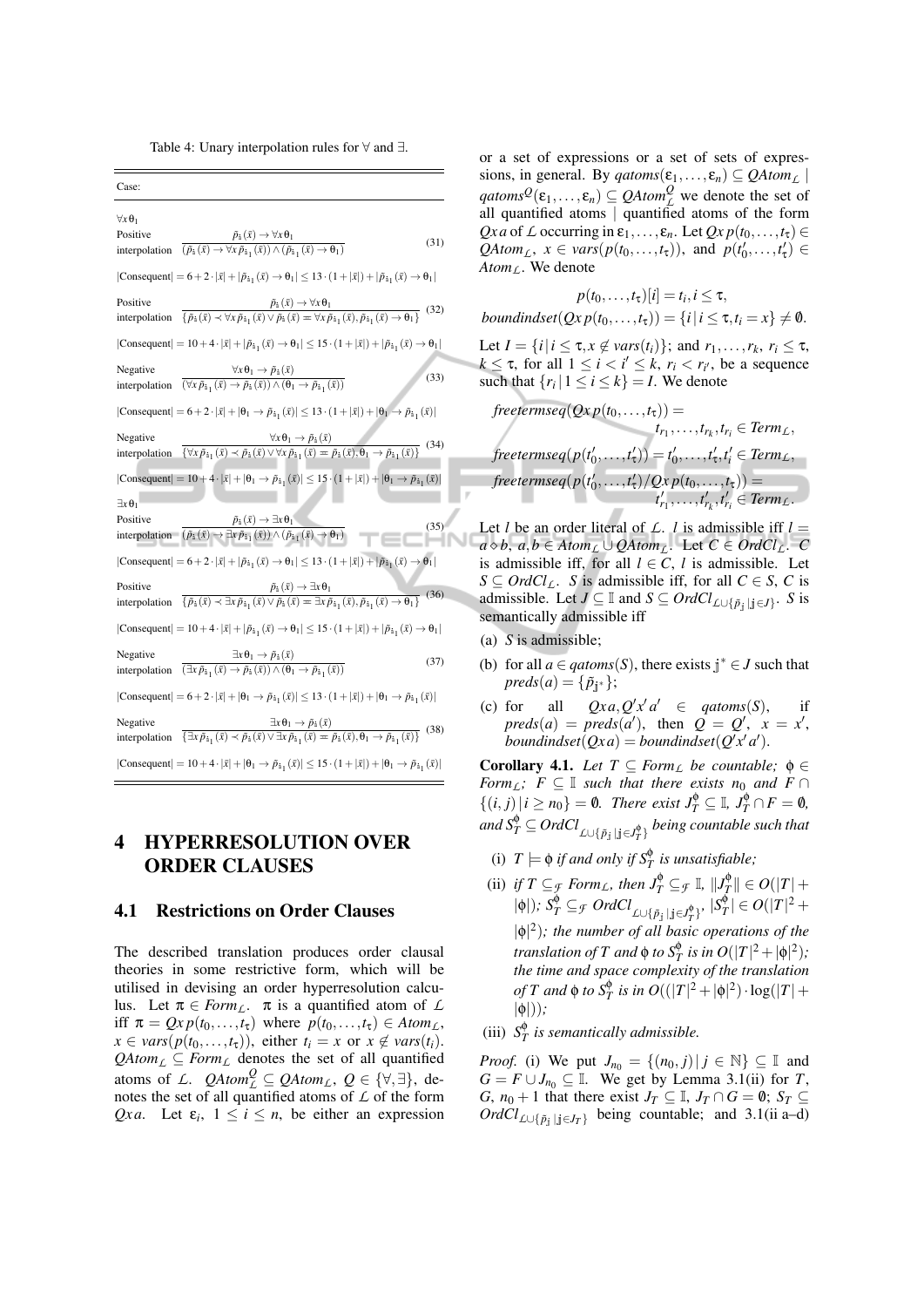hold for *T*, *J<sub>T</sub>*, *S<sub>T</sub>*. By (13) for  $\phi \in Form_L$ , there exists  $\phi' \in \text{Form}_L$  such that (13a–e) hold for  $\phi'$ . We then distinguish three cases for  $\phi'$ . Case 1:  $\phi' =$ *0*. We put  $J_T^{\phi} = J_T \subseteq \mathbb{I}$ ,  $J_T^{\phi} \cap F = \emptyset$ , and  $S_T^{\phi} =$  $S_T \subseteq \text{Ord}Cl_{\text{L}\cup \{\tilde{p}_j \mid j \in J_T^{\phi}\}}$  being countable. Case 2:  $\phi' = I$ . We put  $J_T^{\phi} = \emptyset \subseteq \mathbb{I}$ ,  $J_T^{\phi} \cap F = \emptyset$ , and  $S_T^{\phi} = I$  $\{\Box\} \subseteq \text{Ord}{}Cl_L$  being countable. Case 3:  $\phi' \neq 0$ and  $\phi' \neq 1$ . Let  $\bar{x} = \text{varseq}(\phi')$ . Let  $i = (n_0, 0) \in$  $\mathbb{I}, \ \tilde{p}_i \in \tilde{P}, \ ar(\tilde{p}_i) = |\bar{x}|.$  We get by (14) for  $\forall \bar{x} \phi',$  $\bar{x}$ ,  $F$ ,  $n_0$ ,  $n_0$ , i,  $\tilde{p}_i$  that there exist  $n_{J-}$ ,  $J^-$  =  $\{(n_0, j) | 1 \leq j \leq n_{J} \} \subseteq$  *f*, *J*  $\cap$   $(F \cup \{i\}) = \emptyset;$ *S*<sup>−</sup> ⊆*f OrdCl*<sub>*L*∪{ $\tilde{p}_i$ }∪{ $\tilde{p}_j$ |j∈*J*−}</sub>; and (14a,f,h,j) hold for  $\forall \bar{x} \phi', \bar{x}, \tilde{p}_i, J^-, S^-$ . We put  $J_T^{\phi} = J_T \cup \{i\} \cup$  $J^{-} \subseteq \mathbb{I}, J_T^{\phi} \cap F = \emptyset$ , and  $S_T^{\phi} = S_T \cup {\{\tilde{p}_i(\bar{x}) \prec I\}} \cup$  $S^- \subseteq \text{Ord}Cl_{\text{L}\cup \{\tilde{p}_j \mid j \in J_T^{\phi}\}}$  being countable. (ii) and (iii) straightforwardly follow from the translation via interpolation. Let  $l \in C \in S_T^{\phi}$ . Then either  $l = a = b$  or  $l = c = a$  or  $l = a = c$  or  $l = a \prec b$  or  $l = c \prec a$  or  $l = a \prec c, a, b \in atoms(S_T^{\phi}), c \in qatoms(S_T^{\phi}).$ O,

## 4.2 Substitutions  $\Box$   $\Box$   $\Box$   $\Box$

We assume the reader to be familiar with the standard notions of substitutions. Let  $X = \{x_1, \ldots, x_n\} \subseteq \mathcal{F}$ *Var*<sub>*L*</sub>. A substitution  $\vartheta$  of *L* is a mapping  $\vartheta$  :<br>*X*  $\longrightarrow$  *Term<sub>L</sub>*.  $\vartheta$  may be written in the form  $\vartheta$  may be written in the form  $x_1/\vartheta(x_1),...,x_n/\vartheta(x_n)$ . We denote  $dom(\vartheta) = X \subseteq \mathcal{F}$ *Var*<sub>*L*</sub> and *range*( $\vartheta$ ) =  $\bigcup_{x \in X} \text{vars}(\vartheta(x)) \subseteq$  *f Var*<sub>*L*</sub>. The set of all substitutions of *L* is designated as *SubstL*. We define  $id_L$  :  $Var_L \longrightarrow Var_L$ ,  $id_L(x) = x$ . Let  $\vartheta \in \text{Subst}_L$ . Let  $Qxa \in \text{QAtom}_L$ ,  $x \in \text{vars}(a)$ .  $\vartheta$  is applicable to  $Qxa$  iff  $dom(\vartheta) \supseteq$  *freevars*( $Qxa$ ) and  $x \notin range(\theta|_{\text{freevars}(Qxa)})$ . We define the application of  $\vartheta$  to *Qx a* as  $(Qxa)\vartheta = Qxa(\vartheta)_{\text{freevars}(Oxa)} \cup x/x \in$ *QAtom<sub>L</sub>*. Let  $\varepsilon_1 \diamond \varepsilon_2$  be an admissible order literal of *L*. We define the application of  $\vartheta$  to  $\varepsilon_1 \diamond \varepsilon_2$  as  $(\epsilon_1 \diamond \epsilon_2) \vartheta = \epsilon_1 \vartheta \diamond \epsilon_2 \vartheta$  being an admissible order literal of  $L$ . Let  $\varepsilon$ ,  $\varepsilon'$  be either expressions or sets of expressions of  $\mathcal{L}$ , in this context.  $\epsilon'$  is an instance of  $\epsilon$  of  $\mathcal{L}$  iff there exists  $\vartheta \in \mathcal{S}ubst_{\mathcal{L}}$  such that  $\epsilon' = \epsilon \vartheta$ .  $\epsilon'$ is a variant of ε of *L* iff there exists a variable renam- $\log \rho \in \text{Subst}_{\mathcal{L}}$  such that  $\varepsilon' = \varepsilon \rho$ . Let  $C \in \text{Ord}Cl_{\mathcal{L}}$  be admissible and  $S \subseteq OrdCl_L$  be admissible. *C* is an instance | a variant of *S* of  $\angle$  iff there exists  $C^* \in S$  such that *C* is an instance | a variant of  $C^*$  of  $\mathcal{L}$ . We denote *Inst*<sub>*L*</sub>(*S*) = {*C*|*C is an instance of S of L*}  $\subseteq$  *OrdCl<sub><i>L*</sub>. Let  $\overline{E} = E_0, \ldots, E_n, E_i$  is a set of expressions of  $\mathcal{L}$ , in this context. We define the application of  $\vartheta$  to  $\overline{E}$ as  $\overline{E}\mathfrak{G} = E_0\mathfrak{G}, \ldots, E_n\mathfrak{G}$ .  $\mathfrak{G}$  is a unifier of  $\mathcal L$  for  $\overline{E}$  iff, for all  $i \leq n$ ,  $\vartheta$  is a unifier of  $\mathcal L$  for  $E_i$ .  $\theta$  is a most general unifier of  $\mathcal L$  for  $\overline{E}$  iff  $\theta$  is a unifier of  $\mathcal L$  for  $\overline{E}$ , and for every unifier  $\vartheta$  of  $\mathcal L$  for  $\overline{E}$ , there exists  $γ ∈ \textit{Subst}_\textit{L} \text{ such that } ∂ \mid_{ \textit{freevars}(\overline{E})} = ∅ \mid_{ \textit{freevars}(\overline{E})} ∘ γ.$  By

*mgu*<sub>*L*</sub>( $\overline{E}$ ) ⊆ *Subst*<sub>*L*</sub> we denote the set of all most general unifiers of  $\angle$  for  $\overline{E}$ .

Theorem 4.2 (Extended Unification Theorem). *Let*  $\overline{E} = E_0, \ldots, E_n$ , either  $E_i \subseteq_{\mathcal{F}} \text{Term}_L$  or  $E_i \subseteq_{\mathcal{F}} \text{Atom}_L$ *or*  $E_i \subseteq$ <sub>*f*</sub>  $QAtom_{L}$  *or*  $E_i \in OrdC_{L}$  *is admissible. If there exists a unifier of L for E, then there exists a most general unifier* θ *of L for E such that*  $range(\Theta|_{\text{freevars}(\overline{E})}) \cap \text{boundary}(\overline{E}) = \emptyset.$ 

*Proof.* Standard.

 $\Box$ 

## 4.3 Order Hyperresolution Rules

I٢

At first, we introduce some basic notions and notation concerning chains of admissible order literals. Let  $\varepsilon_1, \varepsilon_2 \in Atom_L \cup QAtom_L$ .  $\varepsilon_1 \leq \varepsilon_2$  iff either  $\varepsilon_1 = \varepsilon_2$ or  $\varepsilon_1 = 0$  or  $\varepsilon_2 = 1$ ; or  $\varepsilon_1 = \forall x \in \mathit{vars}(a)$ , there exists *t* ∈ *Term*<sub>*L*</sub> and  $\varepsilon_2 = a(x/t \cup id_L|_{vars(a) - \{x\}})$ ; or  $\varepsilon_2 = \exists xa, x \in vars(a),$  there exists  $t \in Term_L$  and  $\varepsilon_1 = a(x/t \cup id_L|_{vars(a)-\{x\}}).$ 

Let *J*  $\subseteq$  I and *S*  $\subseteq$  *OrdCl*<sub>*L*∪{ $\tilde{p}_j | j \in J$ } be se- (39)</sub> **IHNO** mantically admissible. For all  $\varepsilon_1, \varepsilon_2, \varepsilon_3 \in$ *Atom*<sub>L∪{ $\tilde{p}_i | i \in J$ }  $\cup$  *qatoms*(*S*), if  $\epsilon_1 \leq \epsilon_2 \leq \epsilon_3$ ,</sub> then  $\varepsilon_1 \leq \varepsilon_3$ .

> The proof. A straightforward consequence of the semantical admissibility of *S*.

> Let  $\overline{R_i} = t_1^i, \ldots, t_m^i, t_j^i \in \text{Term}_L, i = 1, 2$ . We define the union of  $\overline{R_1}$  and  $\overline{R_2}$  as

$$
\overline{R_1} \cup \overline{R_2} = \{t_1^1, t_1^2\}, \dots, \{t_m^1, t_m^2\}, \{t_j^1, t_j^2\} \subseteq \mathcal{F}
$$
  
Term<sub>L</sub>.

Note that if  $m = 0$ , then  $\overline{R_1} \cup \overline{R_2} = \ell$ . Let  $J \subseteq \mathbb{I}$  and *S* ⊆ *OrdCl*<sub>*L*∪{ $\tilde{p}_i$ | $\tilde{p}_j$ } be semantically admissible. Let</sub>  $\varepsilon_i \in Atom_{\mathcal{L} \cup \{\tilde{p}_i | j \in J\}} \cup qatoms(S), i = 1, 2$ . We define the sequence  $\varepsilon_1 \leq \varepsilon_2$  of the form either  $\theta \neq A \subseteq \mathcal{F}$ *Atom*<sub>L∪{ $\tilde{p}_i$ | $j \in J$ } or  $\emptyset \neq A \subseteq$ *f qatoms*(*S*) or  $R_1, \ldots, R_n$ ,</sub>  $R_i = \{t_1^i, t_2^i\} \subseteq \mathcal{F}$  *Term*<sub>*L*</sub>, in Table 5.

A chain  $\Xi$  of  $\mathcal L$  is a sequence  $\Xi = \varepsilon_0 \otimes_0 \upsilon_0, \ldots, \varepsilon_n \otimes_n$ *v*<sub>*n*</sub>;  $\varepsilon_i \circ_i v_i$  is an admissible order literal of *L*.  $\varepsilon_0 \in$ *Atom<sub>L</sub>*  $\cup$  *QAtom<sub>L</sub>* is the beginning element of Ξ and  $v_n \in Atom_L \cup QAtom_L$  the ending element of Ξ.  $\varepsilon_0 \Sigma \nu_n$  denotes  $\Sigma$  together with its respective beginning and ending element. Let  $\Xi = \varepsilon_0 \otimes_0 \nu_0, \ldots, \varepsilon_n \otimes_n \nu_n$ be a chain of *L*. Ξ is an equality chain of *L* iff, for all  $i \leq n$ ,  $\diamond_i ==$ , and for all  $i < n$ ,  $\nu_i = \varepsilon_{i+1}$ .  $\Xi$  is an increasing chain of *L* iff, for all  $i < n$ ,  $v_i \le \varepsilon_{i+1}$ . Let  $\Xi = \varepsilon_0 \otimes_0 \nu_0, \ldots, \varepsilon_n \otimes_n \nu_n$  be an increasing chain of *L*. Ξ is a strictly increasing chain of *L* iff there exists  $i^* \leq n$  such that  $\diamond_{i^*} = \prec$ .  $\Xi$  is an unstrictly increasing chain of *L* iff, for all  $i \leq n$ ,  $\diamond_i = \pm$ . Let  $\Xi$  be a chain of *L*. Ξ is a contradiction of *L* iff εΞυ is a strictly increasing chain of  $\mathcal L$  and  $v \leq \varepsilon$ . Let  $S \subseteq OrdCl_{\mathcal L}$  be admissible, unit and  $\Xi = \varepsilon_0 \otimes_0 \nu_0, \ldots, \varepsilon_n \otimes_n \nu_n$  be a chain |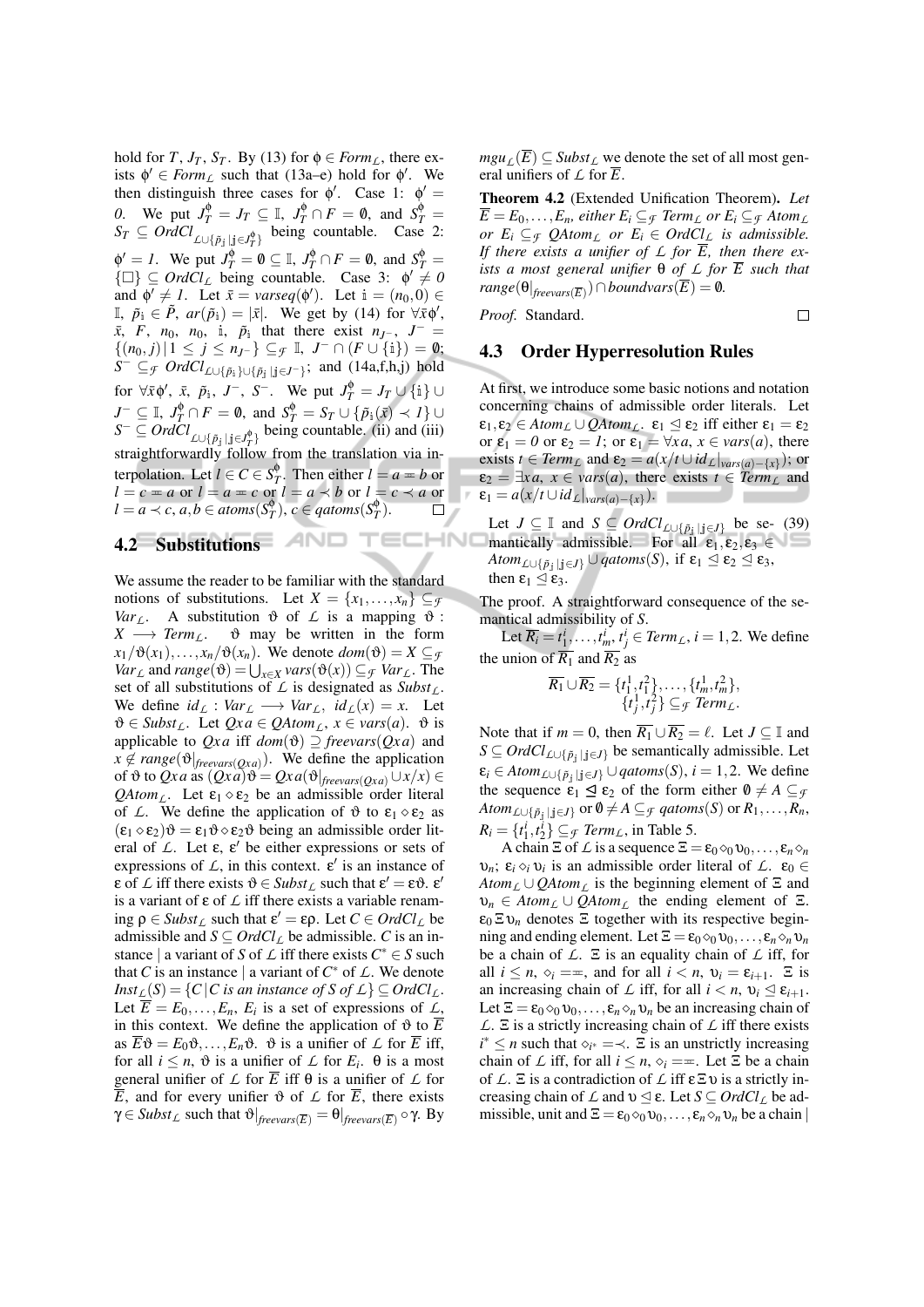Table 5:  $\varepsilon_1 \leq \varepsilon_2$ .

|                                                                                             | if $\varepsilon_1 = 0$ :                                                                                                                                                                                                                                                                       |
|---------------------------------------------------------------------------------------------|------------------------------------------------------------------------------------------------------------------------------------------------------------------------------------------------------------------------------------------------------------------------------------------------|
|                                                                                             | $if \varepsilon_2 = 1;$                                                                                                                                                                                                                                                                        |
| $\epsilon_1 \leq \epsilon_2 = \begin{cases} \ell \\ \{\epsilon_1, \epsilon_2\} \end{cases}$ | $\emph{if either} \ \epsilon_1 \neq 0, \epsilon_2 \neq 1, \epsilon_1, \epsilon_2 \in \emph{Atom}_{\text{L}\cup \{\tilde{p}_1\} \mid j \in J\}}, \ \emph{or} \ \epsilon_1, \epsilon_2 \in \emph{qatoms}(S);$                                                                                    |
|                                                                                             | $\bigg  \textit{freeterms} q(\epsilon_1) \cup \textit{freeterms} q(\epsilon_2/\epsilon_1) \textit{ if } \epsilon_1 \in \textit{qatoms}(S)^{\forall}, \epsilon_2 \in \textit{Atom}_{\textit{L} \cup \{\tilde{p}_j \,   \, j \in J\}}, \textit{preds}(\epsilon_1) = \textit{preds}(\epsilon_2);$ |
|                                                                                             | $\Big({\it free terms eq}(\epsilon_1/\epsilon_2) \cup {\it free terms eq}(\epsilon_2) \textit{ if } \epsilon_1 \in {\it Atom}_{\mathcal{L} \cup \{\tilde{p}_1   j \in J\}}, \epsilon_2 \in {\it qatoms}(S)^{\exists}, {\it preds}(\epsilon_1) = {\it preds}(\epsilon_2).$                      |
|                                                                                             |                                                                                                                                                                                                                                                                                                |

an equality chain | an increasing chain | a strictly increasing chain | an unstrictly increasing chain | a contradiction of  $\mathcal{L}$ .  $\Xi$  is a chain | an equality chain | an increasing chain | a strictly increasing chain | an unstrictly increasing chain | a contradiction of *S* iff, for all  $i \leq n$ ,  $\varepsilon_i \diamond_i v_i \in S$ .

Let  $\tilde{W} = {\tilde{w}_{\alpha} | ar(\tilde{w}_{\alpha}) = 0, \alpha < \omega}$  such that  $\tilde{W} \cap$ *Func*<sub>*L*</sub> = 0;  $\tilde{W}$  is an infinite countable set of new constant symbols. Let *J* ⊆ I and *S* ⊆ *OrdCl*<sub>*L*∪{*p*<sup>*i*</sup></sup><sub>*i*</sub> | *j*∈*J*}</sub> be semantically admissible. A basic order hyperresolution calculus is defined in Table 6. The basic order hyperresolution calculus can be generalised to an order hyperresolution one in Table 7. Let  $L_0 =$ *L* ∪ { $\tilde{p}_j$  |  $j \in J$ } and *S*<sup>0</sup> = { $0 \prec I$ } ∪ *S* ⊆ *OrdCl<sub><i>L*0</sub></sub>. Let *D* = *C*<sub>0</sub>,...,*C<sub>n</sub>*, *C*<sub>κ</sub> ∈ *OrdCl*<sub>*L*∪*W*∪{ $\tilde{p}_j | j \in J$ }</sub>. *D* is a deduction of  $C_n$  from *S* by basic order basic witnessing order | order hyperresolution iff, for all  $\kappa \leq n, C_{\kappa} \in S_0$ , or there exist  $j_k^* < \kappa$ ,  $k \le m$ , such that  $C_{\kappa}$  is an order resolvent of  $C'_{j_0^*}, \ldots, C'_{j_m^*}$  using Rule (40)–(43) | Rule (40)–(45) | Rule (46)–(48) where  $C'_{j_k^*}$  is an instance | a variant of  $C_{j_k^*}$  of  $L_{k-1}$ ;  $L_k$  and  $S_k$  are defined by recursion on  $1 \leq \kappa \leq n$  as follows:

$$
\mathcal{L}_{\kappa} = \begin{cases} \mathcal{L}_{\kappa-1} \cup \{ \tilde{w}_{\alpha^*} \} \text{ in case of Rule (44), (45)}, \\ \mathcal{L}_{\kappa-1} \text{ else;} \end{cases}
$$

$$
S_{\kappa} = S_{\kappa-1} \cup \{ C_{\kappa} \} \subseteq \text{OrdCl}_{\mathcal{L}_{\kappa}}.
$$

*D* is a refutation of *S* iff  $C_n = \Box$ . By  $clo^{\mathcal{BH}}(S)$  ⊆  $OrdCl_{\mathcal{L} \cup \tilde{W} \cup \{\tilde{p}_j | j \in J\}}$  |  $clo^{\mathcal{BW}\mathcal{H}}(S)$  ⊆  $OrdCl_{\mathcal{L}\cup \tilde{W}\cup \{\tilde{p}_\mathbf{j}\,|\, \mathbf{j}\in J\}}\, \mid\, clo^{\mathcal{H}}(S)\subseteq OrdCl_{\mathcal{L}\cup \tilde{W}\cup \{\tilde{p}_\mathbf{j}\,|\, \mathbf{j}\in J\}}$ we denote the closure of *S* under basic order  $\vert$  basic witnessing order | order hyperresolution.

**Lemma 4.3** (Lifting Lemma). Let  $J \subseteq \mathbb{I}$  and  $S \subseteq$ *OrdCl*<sub>*L*∪{ $\tilde{p}_i$ | $j \in J$ }</sub> *be semantically admissible. If*  $C \in$  $clo^{\mathcal{BH}}(S)$ *, then there exists*  $C^* \in clo^{\mathcal{H}}(S)$  *such that* C *is an instance of*  $C^*$  *of*  $\mathcal{L} \cup \tilde{W} \cup \{\tilde{p}_j | j \in J\}$ .

*Proof.* By complete induction on the length of a deduction of *C* from *S* by basic order hyperresolution.  $\Box$ 

We are in position to prove the refutational soundness and completeness of the order hyperresolution calculus.

Theorem 4.4 (Refutational Soundness and Completeness). Let  $J \subseteq \mathbb{I}$  and  $S \subseteq OrdCl_{\mathbb{L} \cup \{\tilde{p}_i \mid i \in J\}}$  be count*able, semantically admissible.*  $\Box \in clo^{\mathcal{H}}(S)$  *if and only if S is unsatisfiable.*

*Proof.* ( $\implies$ ) Let  $\mathfrak A$  be a model of *S* for  $\mathcal L \cup \tilde W \cup$  $\{\tilde{p}_i | j \in J\}$  and  $C \in clo^{\mathcal{H}}(S)$ . Then  $\mathfrak{A} \models C$ . The proof is by complete induction on the length of a deduction of *C* from *S* by order hyperresolution. Let  $\square \in$  $clo^{\mathcal{H}}(S)$ . Let  $\mathfrak A$  be a model of *S* for  $\mathcal L \cup \tilde W \cup \{\tilde p_i | j \in$ *J*}. We get  $\mathfrak{A} \models \Box$ , which is a contradiction. We conclude that *S* is unsatisfiable.

 $(\Leftarrow)$  Let L contain a constant symbol,  $S \neq \emptyset$ ,  $\Box \notin clo^{\mathcal{H}}(S)$ . We get by Lemma 4.3 for *J*, *S*,  $\Box$  that  $\Box \notin clo^{B\mathcal{H}}(\overline{S})$ . It is straightforward to prove that there exist  $\mathcal{L}^*$  being an expansion of  $\mathcal{L} \cup {\{\tilde{p}_j \mid j \in J\}}$ , a reduction of *L*∪ $\tilde{W}$ ∪{ $\tilde{p}_j$  | $j \in J$ }; and  $S^{clo} \subseteq OrdCl_{\mathcal{L}^*}$ being countable, semantically admissible,  $S^{clo} \supseteq S$ ,  $\Box \notin S^{clo}, S^{clo} = Inst_{\mathcal{L}^*}(S^{clo}), S^{clo} = clo^{B\mathcal{W}\mathcal{H}}(S^{clo});$ the condition of completeness (49) (formulated below) holds.  $P^{clo}$   $\models$  *S* and  $0 \prec I \in S^{clo}$ . We put  $\mathbb{S} = \{C | C \in S^{clo} \text{ is unit,} freevars(C) = \emptyset \} \subseteq$  $OrdCl_{L^*}, \ U_{\mathfrak{A}} = GTerm_{L^*} \neq \emptyset, \ \ \mathcal{B} = GAtom_{L^*} \cup$ *qatoms*(S). Hence,  $0, 1 \in \mathcal{B}$ ;  $\mathcal{B}$  is countable; there exist  $2 \leq \gamma_B \leq \omega$  and a sequence  $\delta : \gamma_B \longrightarrow \mathcal{B}$  of  $\mathcal{B}$ such that  $\delta(0) = 0$ ,  $\delta(1) = 1$ . Let  $\varepsilon_1, \varepsilon_2 \in \mathcal{B}$ .  $\varepsilon_1 = \varepsilon_2$ iff  $\epsilon_1 = \epsilon_2$  or there exists an equality chain  $\epsilon_1 \, \Xi \, \epsilon_2$  of S.  $\varepsilon_1 \ll \varepsilon_2$  iff there exists a strictly increasing chain  $v_1 \Xi v_2$  of S and  $\varepsilon_1 \leq v_1 \Xi v_2 \leq \varepsilon_2$ . We can formulate the condition of completeness as follows:

for all 
$$
\varepsilon_1, \varepsilon_2 \in \mathcal{B}
$$
,  
either  $\varepsilon_1 \prec \varepsilon_2$  or  $\varepsilon_1 = \varepsilon_2$  or  $\varepsilon_2 \prec \varepsilon_1$ . (49)

Note that  $0 \ll l$ .

$$
0 \neq l
$$
; for all  $\varepsilon_1 \in \mathcal{B}$ ,  $\varepsilon_1 \nless 0$ ,  $1 \nless \varepsilon_1$ ,  $\varepsilon_1 \nless \varepsilon_1$ . (50)

The proof is straightforward.

Let  $\{0,1\} \subseteq X \subseteq B$ . A partial valuation  $\mathcal V$  is a mapping

 $V: X \longrightarrow [0, 1]$  such that  $V(0) = 0, V(1) = 1$ .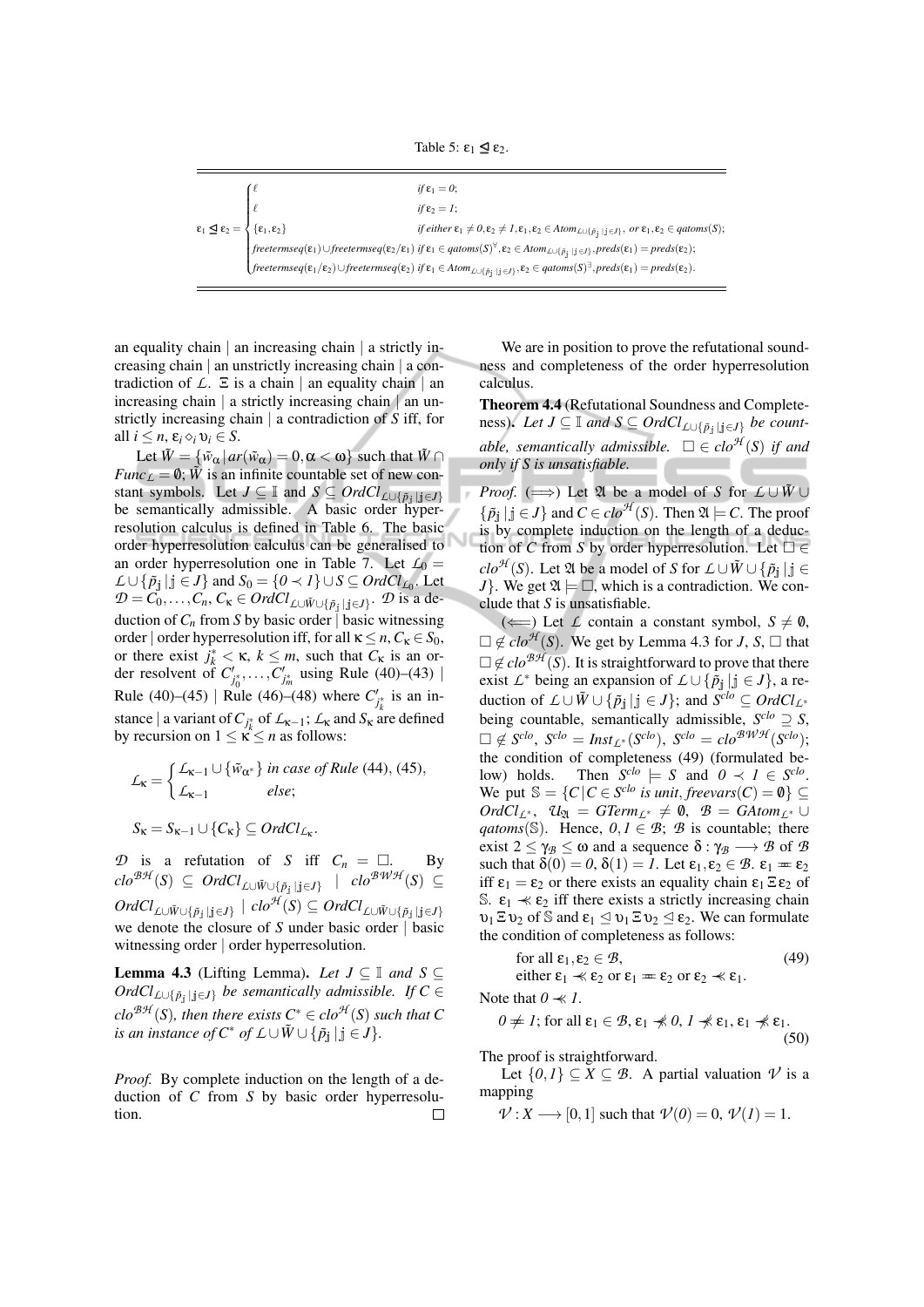

 $\gamma = x/\tilde{w}_{\alpha^*} \in Subst_{L_{\kappa+1}}, dom(\gamma) = vars(a).$ 

 $S^I_{\kappa} = \text{Inst}_{\mathcal{L}_{\kappa}}(S_{\kappa}) \subseteq \text{Ord}Cl_{\mathcal{L}_{\kappa}}.$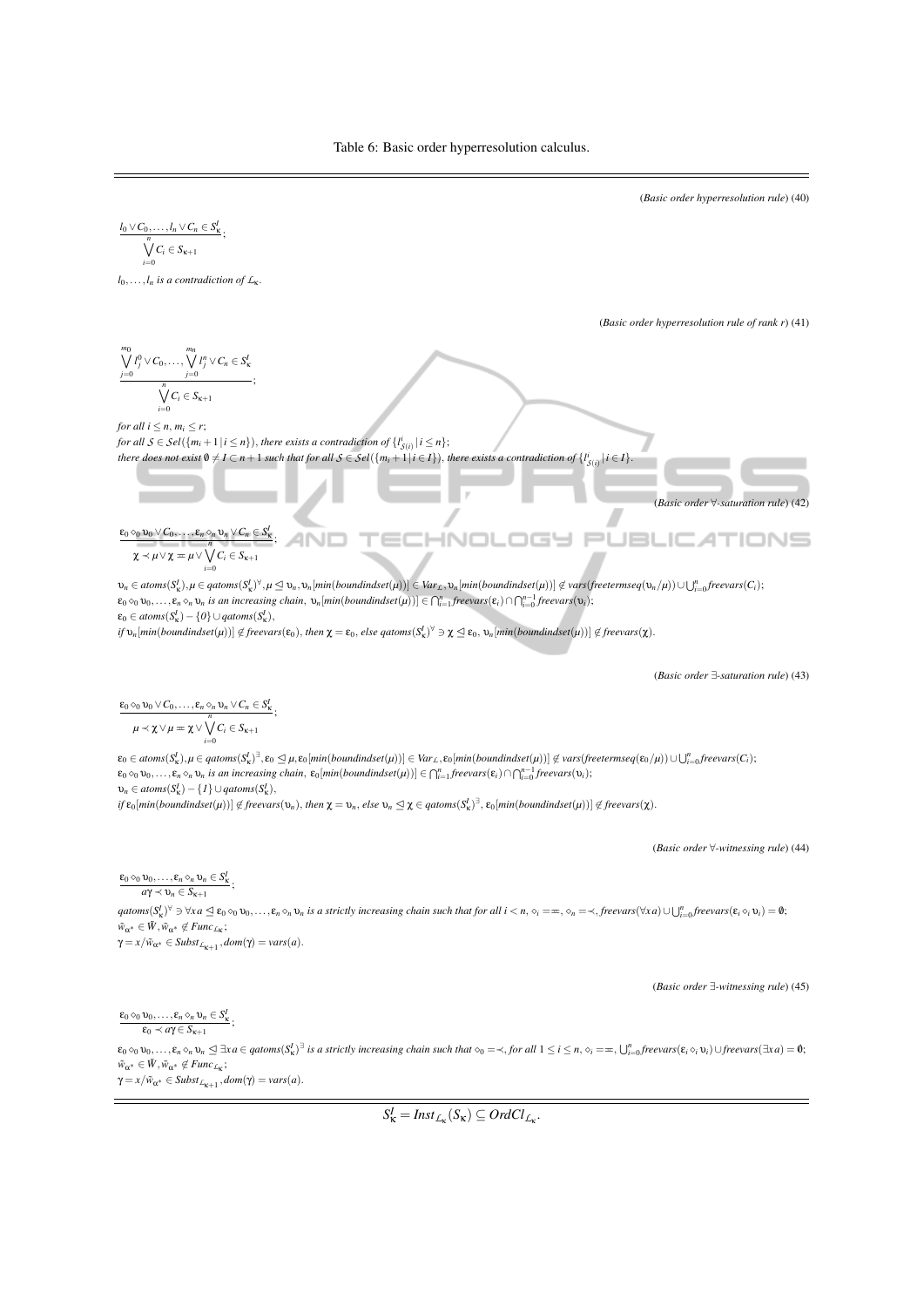Table 7: Order hyperresolution calculus.

(Order hyperesolution rule) (46)  
\n
$$
\frac{\sqrt{6}}{2}e^{\frac{2}{3}}\circ\frac{1}{3}y^2\sqrt{\sqrt{6}}\int_{j=1}^{m_1}\cdots\int_{j=0}^{m_2}e^{\frac{2}{3}}\circ\frac{1}{3}y^2\sqrt{\sqrt{6}}\int_{j=1}^{m_1}\cdots\int_{j=0}^{m_2}e^{\frac{2}{3}}\circ\frac{1}{3}y^2\sqrt{\frac{6}{3}}\int_{j=1}^{m_1}\cdots\int_{j=0}^{m_2}e^{\frac{2}{3}}\circ\frac{1}{3}y^2\sqrt{\frac{6}{3}}\int_{j=1}^{m_1}\cdots\int_{j=0}^{m_2}e^{\frac{2}{3}}\circ\frac{1}{3}y^2\sqrt{\frac{6}{3}}\int_{j=1}^{m_1}\cdots\int_{j=0}^{m_2}e^{\frac{2}{3}}\circ\frac{1}{3}y^2\sqrt{\frac{6}{3}}\int_{j=1}^{m_1}\cdots\int_{j=0}^{m_2}e^{\frac{2}{3}}\int_{j=1}^{m_1}\frac{1}{\sqrt{6}}\int_{j=0}^{m_2}\frac{1}{\sqrt{6}}\int_{j=0}^{m_2}\frac{1}{\sqrt{6}}\int_{j=0}^{m_2}\frac{1}{\sqrt{6}}\int_{j=0}^{m_2}\frac{1}{\sqrt{6}}\int_{j=0}^{m_2}\frac{1}{\sqrt{6}}\int_{j=0}^{m_2}\frac{1}{\sqrt{6}}\int_{j=0}^{m_2}\frac{1}{\sqrt{6}}\int_{j=0}^{m_2}\frac{1}{\sqrt{6}}\int_{j=0}^{m_2}\frac{1}{\sqrt{6}}\int_{j=0}^{m_2}\frac{1}{\sqrt{6}}\int_{j=0}^{m_2}\frac{1}{\sqrt{6}}\int_{j=0}^{m_2}\frac{1}{\sqrt{6}}\int_{j=0}^{m_2}\frac{1}{\sqrt{6}}\int_{j=0}^{m_2}\frac{1}{\sqrt{6}}\int_{j=0}^{m_2}\frac{1}{\sqrt{6}}\int_{j=0}^{m_2}\frac{1}{\sqrt{6}}\int_{j=0}^{m_2}\frac{1}{\sqrt{6}}\int_{j=0}^{m_2}\frac{1
$$

 $v_0^n \theta \in atoms(S_{\kappa}^I) - \{I\} \cup qatoms(S_{\kappa}^I),$ 

 $if \varepsilon_0^0\theta[\textit{min}(\textit{bound} \textit{index}(\mu))] \not\in \textit{freevars}(\nu_0^n\theta), \textit{then } \chi = \nu_0^n\theta, \textit{else } \nu_0^n\theta \unlhd \chi \in \textit{qatoms}(S^I_\kappa)^\exists, \varepsilon_0^0\theta[\textit{min}(\textit{bound} \textit{index}(\mu))] \not\in \textit{freevars}(\chi).$ 

$$
\text{For all } i < i' \leq n, \textit{freevars}(\bigvee_{j=0}^{k_i} \mathbf{e}^i_j \circ^i_j \mathbf{v}^i_j \vee \bigvee_{j=1}^{m_i} l^i_j) \cap \textit{freevars}(\bigvee_{j=0}^{k_{i'}} \mathbf{e}^{i'}_j \circ^i_j \mathbf{v}^i_j \vee \bigvee_{j=1}^{m_{i'}} l^i_j) = \textbf{0}; \ S^I_{\mathbf{k}} = \textit{Inst}_{\mathcal{L}_{\mathbf{k}}}(S_{\mathbf{k}}) \subseteq \textit{OrdCl}_{\mathcal{L}_{\mathbf{k}}}.
$$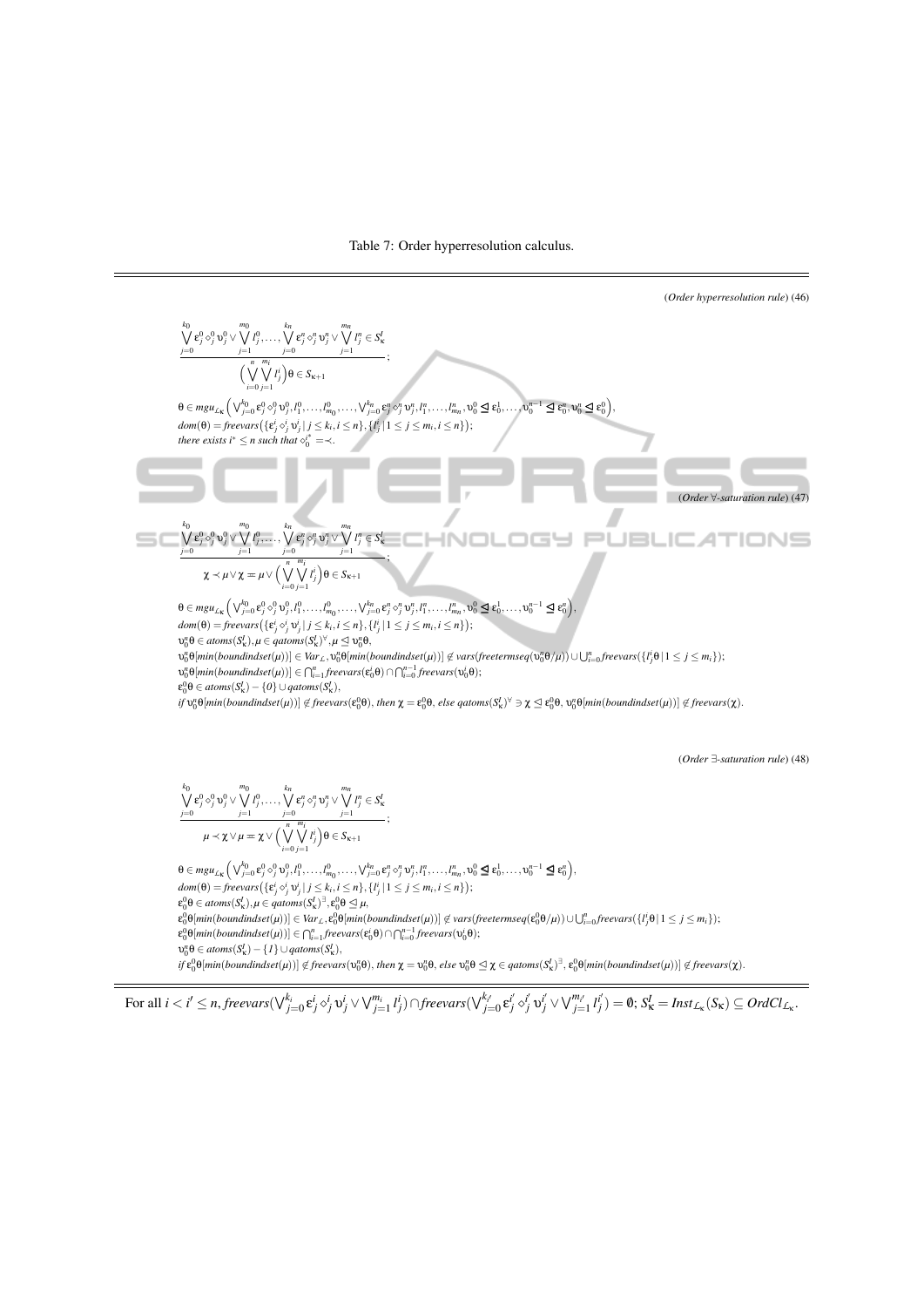We denote  $dom(\mathcal{V}) = X$ ,  $\{0,1\} \subseteq dom(\mathcal{V}) \subseteq \mathcal{B}$ . We define a partial valuation  $\mathcal{V}_{\alpha}$  by recursion on  $2 \le \alpha \le$ γ*<sup>B</sup>* as follows:

$$
\mathcal{V}_2 = \{ (0,0), (1,1) \};
$$
  
\n
$$
\mathcal{V}_{\alpha} = \mathcal{V}_{\alpha-1} \cup \{ (\delta(\alpha-1), \lambda_{\alpha-1}) \}
$$
  
\n
$$
(3 \leq \alpha \leq \gamma_B \text{ is a successor ordinal}),
$$
  
\n
$$
\mathbb{E}_{\alpha-1}^{\infty} = \{ \mathcal{V}_{\alpha-1}(a) \mid a = \delta(\alpha-1), a \in dom(\mathcal{V}_{\alpha-1}) \},
$$

$$
\mathbb{D}_{\alpha-1}^* = \{ \mathcal{V}_{\alpha-1}(a) \mid a \ll \delta(\alpha-1), a \in dom(\mathcal{V}_{\alpha-1}) \},
$$
  
\n
$$
\mathbb{U}_{\alpha-1}^* = \{ \mathcal{V}_{\alpha-1}(a) \mid \delta(\alpha-1) \ll a, a \in dom(\mathcal{V}_{\alpha-1}) \},
$$
  
\n
$$
\lambda_{\alpha-1} = \begin{cases} \sqrt{\mathbb{D}_{\alpha-1}^*} + \wedge \mathbb{U}_{\alpha-1}^* & \text{if } \mathbb{E}_{\alpha-1}^* = \mathbf{0}, \\ \sqrt{\mathbb{E}_{\alpha-1}^*} & \text{else}; \end{cases}
$$
  
\n
$$
\mathcal{V}_{\gamma_B} = \bigcup_{\alpha < \gamma_B} \mathcal{V}_{\alpha}
$$
  
\n
$$
(\gamma_B \text{ is a limit ordinal}).
$$

For all  $2 \le \alpha \le \gamma_B$ ,  $\mathcal{V}_{\alpha}$  is a partial valuation, (51)  $dom(\mathcal{V}_{\alpha}) = \delta[\alpha]$ ; and for all  $2 \le \alpha \le \alpha' \le \gamma_{\mathcal{B}}$ ,  $\mathcal{V}_\alpha \subseteq \mathcal{V}_{\alpha'}$ .

The proof is by induction on  $2 \le \alpha \le \gamma_B$ .

For all  $2 \le \alpha \le \gamma_B$ , for all  $a, a' \in dom(\mathcal{V}_\alpha)$ , if  $a = a'$ , then  $\overline{\nu_{\alpha}}(a) = \overline{\nu_{\alpha}}(a')$ ; if  $a \ll a'$ , then  $\mathcal{V}_{\alpha}(a) < \mathcal{V}_{\alpha}(a')$ ; if  $V_\alpha(a) = 0$ , then  $a = 0$ ; if  $\mathcal{V}_{\alpha}(a) = 1$ , then  $a = 1$ . (52)

The proof is by induction on  $2 \le \alpha \le \gamma_B$ .

We put 
$$
\mathcal{V} = \mathcal{V}_{\gamma_{\mathcal{B}}}, \text{dom}(\mathcal{V}) \stackrel{(51)}{=} \delta[\gamma_{\mathcal{B}}] = \mathcal{B};
$$

$$
f^{\mathfrak{A}}(u_1,\ldots,u_{\tau}) = f(u_1,\ldots,u_{\tau}),
$$
  
\n
$$
f \in \text{Func}_{\mathcal{L}^*}, u_i \in \mathcal{U}_{\mathfrak{A}};
$$
  
\n
$$
p^{\mathfrak{A}}(u_1,\ldots,u_{\tau}) = \mathcal{V}(p(u_1,\ldots,u_{\tau})),
$$
  
\n
$$
p \in \text{Pred}_{\mathcal{L}^*}, u_i \in \mathcal{U}_{\mathfrak{A}};
$$
  
\n
$$
\mathfrak{A} = (\mathcal{U}_{\mathfrak{A}}, \{f^{\mathfrak{A}} \mid f \in \text{Func}_{\mathcal{L}^*}\}, \{p^{\mathfrak{A}} \mid p \in \text{Pred}_{\mathcal{L}^*}\}).
$$

We get  $\mathfrak{A} \models S^{clo} \models S \subseteq OrdCl_{\mathcal{L}\cup \{\tilde{p}_j \mid j \in J\}}$ . We conclude that  $\mathfrak{A}|_{\mathcal{L}\cup\{\tilde{p}_j\mid j\in J\}}$  is a model of *S* for  $\mathcal{L}\cup\mathcal{L}$  $\{\tilde{p}_j | j \in J\}$  and  $\tilde{S}$  is satisfiable. The theorem is proved. proved.

In Table 8, we show that  $\phi = \forall x (q_1(x) \rightarrow q_2) \rightarrow$  $(\exists x q_1(x) \rightarrow q_2) \in Form_L$  is logically valid using the proposed translation to order clausal form and the basic order hyperresolution calculus.

### 5 CONCLUSIONS

The order hyperresolution calculus is amenable to adding the projection operator  $\Delta^3$  to Gödel logic, as a unary connective of *L*. Henceforward, we suppose that *FormL* designates the set of all formulae of  $\mathcal L$  built up from  $Atom_{\mathcal L}$  and  $Var_{\mathcal L}$  using the connectives:  $\neg$ ,  $\Delta$ ,  $\wedge$ ,  $\vee$ ,  $\rightarrow$ ,  $\Leftarrow$ ,  $\prec$ , and the quantifiers: ∀, ∃; *OrdForm<sup>L</sup>* designates the set of all order formulae of  $\angle$  built up from  $Atom_{\angle}$  and  $Var_{\angle}$  using the connectives:  $\neg$ ,  $\Delta$ ,  $\wedge$ ,  $\vee$ ,  $\rightarrow$ ,  $\Leftarrow$ ,  $\prec$ , and the quantifiers: ∀, ∃. We slightly modify the definition of literal. Let  $l \in Form_L$ . *l* is a literal of  $\mathcal L$  iff either  $l = a$  or  $l = a \rightarrow b$  or  $l = (a \rightarrow b) \rightarrow b$  or  $l = \Delta d \rightarrow a$ or  $l = a \rightarrow \Delta d$  or  $l = Qxc \rightarrow a$  or  $l = a \rightarrow Qxc$ where  $a, c, d \in Atom_{\mathcal{L}} - \{0,1\}, b \in Atom_{\mathcal{L}} - \{1\},$  $x \in vars(c)$ . The definition of order literal remains unchanged. We add two rows to Table 1, given in Table 9. We add unary interpolation rules for  $\Delta$ , Table 10. This way modified Lemma 3.1 will still hold. Thanks to having the definition of order literal unchanged, the rest of the formal treatment remains intact. So, in the countable case, we have proposed a refutation sound and complete hyperresolution proof method over semantically admissible order clausal theories together with an efficient translation of theories in general Gödel logic (with  $\Delta$ ) to such clausal theories, and hence, we have solved the deduction problem of a formula from a theory in the context of automated deduction.

## REFERENCES

- Baaz, M., Ciabattoni, A., and Fermüller, C. G. (2001). Herbrand's theorem for prenex Gödel logic and its consequences for theorem proving. In Nieuwenhuis, R. and Voronkov, A., editors, *LPAR*, volume 2250 of *Lecture Notes in Computer Science*, pages 201–215. Springer.
- Baaz, M., Ciabattoni, A., and Fermüller, C. G. (2003). Hypersequent calculi for Gödel logics - a survey. *J. Log. Comput.*, 13(6):835–861.
- Baaz, M. and Fermüller, C. G. (2010). A resolution mechanism for prenex Gödel logic. In Dawar, A. and Veith, H., editors, *CSL*, volume 6247 of *Lecture Notes in Computer Science*, pages 67–79. Springer.
- Bachmair, L. and Ganzinger, H. (1994). Rewrite-based equational theorem proving with selection and simplification. *J. Log. Comput.*, 4(3):217–247.
- Bachmair, L. and Ganzinger, H. (1998). Ordered chaining calculi for first-order theories of transitive relations. *J. ACM*, 45(6):1007–1049.
- de la Tour, T. B. (1992). An optimality result for clause form translation. *J. Symb. Comput.*, 14(4):283–302.

<sup>3</sup>Cf. INTRODUCTION.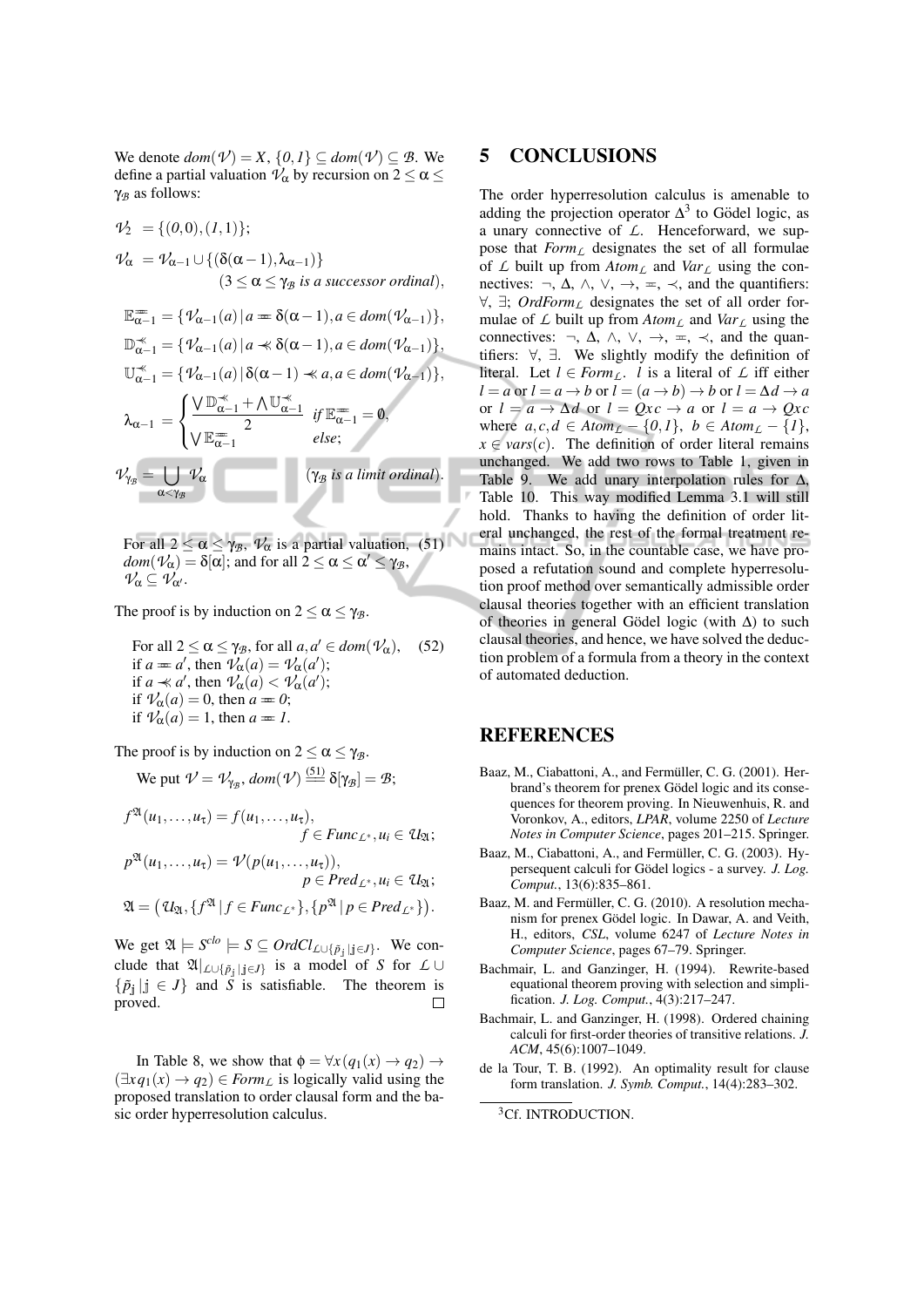Table 8: An example:  $\phi = \forall x (q_1(x) \rightarrow q_2) \rightarrow (\exists x q_1(x) \rightarrow q_2).$ 

$$
\phi = \nabla_{\lambda}(q_{1}(x) - q_{2}) \rightarrow (\exists xq_{1}(x) - q_{2}) \rightarrow \beta_{0}(x) \rightarrow p_{0}(x) \rightarrow p_{0}(x) \rightarrow p_{0}(x) \rightarrow p_{0}(x) \rightarrow p_{0}(x) \rightarrow p_{0}(x) \rightarrow p_{0}(x) \rightarrow p_{0}(x) \rightarrow p_{0}(x) \rightarrow p_{0}(x) \rightarrow p_{0}(x) \rightarrow p_{0}(x) \rightarrow p_{0}(x) \rightarrow p_{0}(x) \rightarrow p_{0}(x) \rightarrow p_{0}(x) \rightarrow p_{0}(x) \rightarrow p_{0}(x) \rightarrow p_{0}(x) \rightarrow p_{0}(x) \rightarrow p_{0}(x) \rightarrow p_{0}(x) \rightarrow p_{0}(x) \rightarrow p_{0}(x) \rightarrow p_{0}(x) \rightarrow p_{0}(x) \rightarrow p_{0}(x) \rightarrow p_{0}(x) \rightarrow p_{0}(x) \rightarrow p_{0}(x) \rightarrow p_{0}(x) \rightarrow p_{0}(x) \rightarrow p_{0}(x) \rightarrow p_{0}(x) \rightarrow p_{0}(x) \rightarrow p_{0}(x) \rightarrow p_{0}(x) \rightarrow p_{0}(x) \rightarrow p_{0}(x) \rightarrow p_{0}(x) \rightarrow p_{0}(x) \rightarrow p_{0}(x) \rightarrow p_{0}(x) \rightarrow p_{0}(x) \rightarrow p_{0}(x) \rightarrow p_{0}(x) \rightarrow p_{0}(x) \rightarrow p_{0}(x) \rightarrow p_{0}(x) \rightarrow p_{0}(x) \rightarrow p_{0}(x) \rightarrow p_{0}(x) \rightarrow p_{0}(x) \rightarrow p_{0}(x) \rightarrow p_{0}(x) \rightarrow p_{0}(x) \rightarrow p_{0}(x) \rightarrow p_{0}(x) \rightarrow p_{0}(x) \rightarrow p_{0}(x) \rightarrow p_{0}(x) \rightarrow p_{0}(x) \rightarrow p_{0}(x) \rightarrow p_{0}(x) \rightarrow p_{0}(x) \rightarrow p_{0}(x) \rightarrow p_{0}(x) \rightarrow p_{0}(x) \rightarrow p_{0}(x) \rightarrow p_{0}(x) \rightarrow p_{0}(x) \rightarrow p_{0}(x) \rightarrow p_{0}(x) \rightarrow p_{0}(x) \rightarrow p_{0}(x) \rightarrow p_{0}(x) \rightarrow p_{0}(x) \rightarrow p_{0}(x) \rightarrow p_{0}(x) \rightarrow p_{0}(x) \rightarrow p_{0}(x) \rightarrow p_{0}(x) \rightarrow p_{0}(x) \rightarrow p_{0}(x) \rightarrow p_{0}(x) \rightarrow p_{0}(x) \rightarrow p_{0}(x) \rightarrow p_{0}(x) \rightarrow p_{0}(x) \
$$